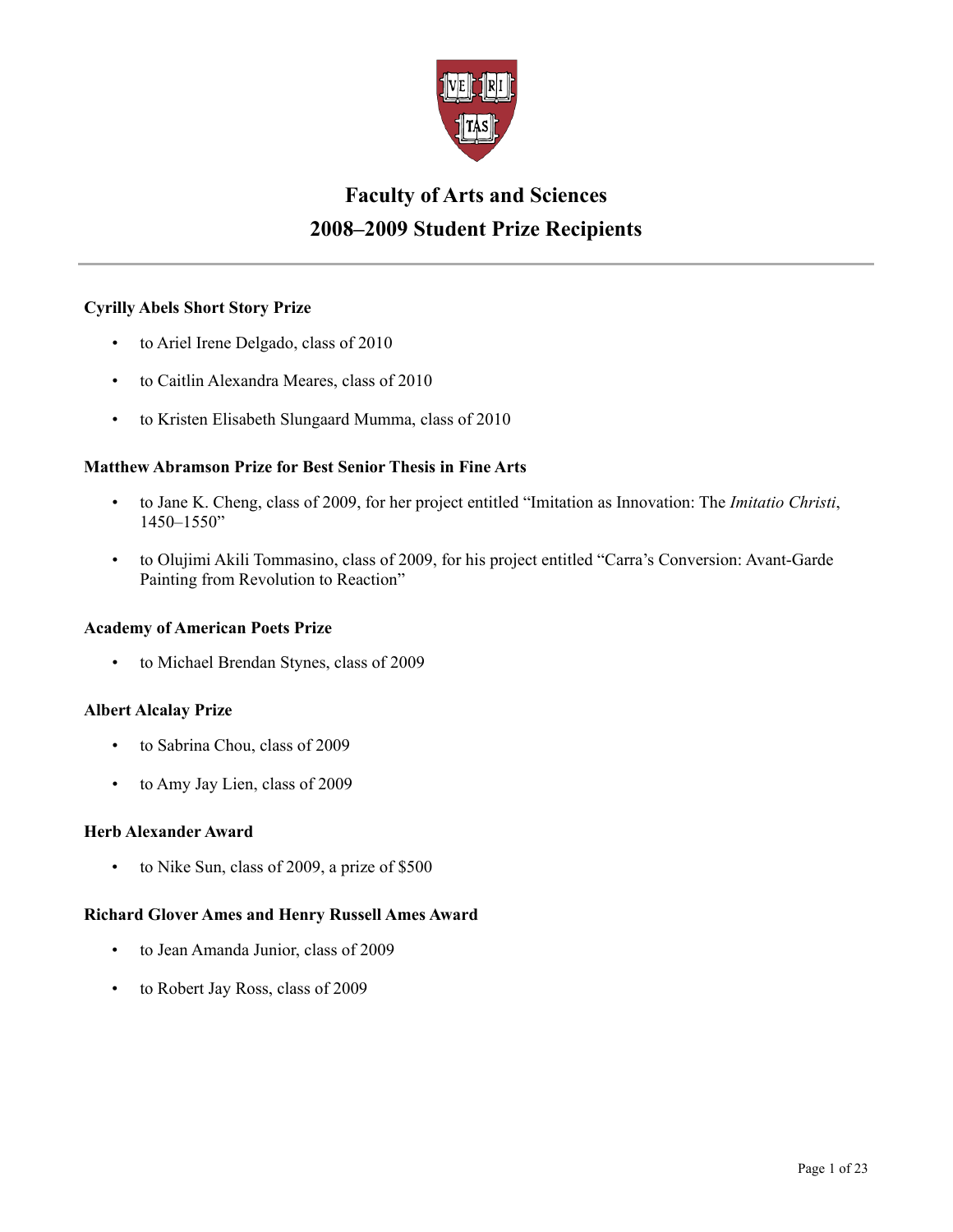## **Rudolf Arnheim Prize**

• to Tiffanie Kaneen Hsu, class of 2009

## **Santo J. Aurelio Prize**

• to Christine Carmel Bell, A.L.B. '09, a prize of \$2,500

## **Joseph L. Barrett Award**

• to Rory Michelle Sullivan, class of 2009

## **Helen Choate Bell Prize**

- to Liza Danielle Cork Flum, class of 2010, for her project entitled "A Conversation Not Concerning Us: Spoken Communication and Communion in Elizabeth Bishop"
- to Amelia Michelle Klein, G8, for her project entitled "What Stevens Makes of the Sun"
- to Matthew Moscicki Spellberg, class of 2009, for his project entitled "Knowledge-Burial: Melville, Sir Thomas Brown, and the Limits of the Mind"

## **Helen Choate Bell Prize for Ph.D. Thesis**

- to Kevin Brian Birmingham, Ph.D. '09, for his project entitled "The One-Drop Aesthetic: How Literary Formalism Reinvented Race in the United States"
- to Jared Winston Hickman, Ph.D. '08, for his project entitled "Black Prometheus: Political Theologies of Atlantic Slavery"

## **Helen Choate Bell Term-Time Fellowship Prize**

• to Adena Tamar Spingarn, G3, for her project entitled "Uncle Tom in the American Imagination"

## **Lillian Bell Prize in History**

• to Lauren Yapp, class of 2009, a prize of \$500 for her project entitled "Reconstructing Sophiatown: Personal Memory, Public Narrative, and the Production of History in South Africa, 1940–2008"

## **"The Bohemians" (New York Musicians Club) Prize in Composition**

• to Edgar Arturo Barroso Merino, G2, a prize of \$3,168.39 for his project entitled "*Catalyst* for Viola Solo"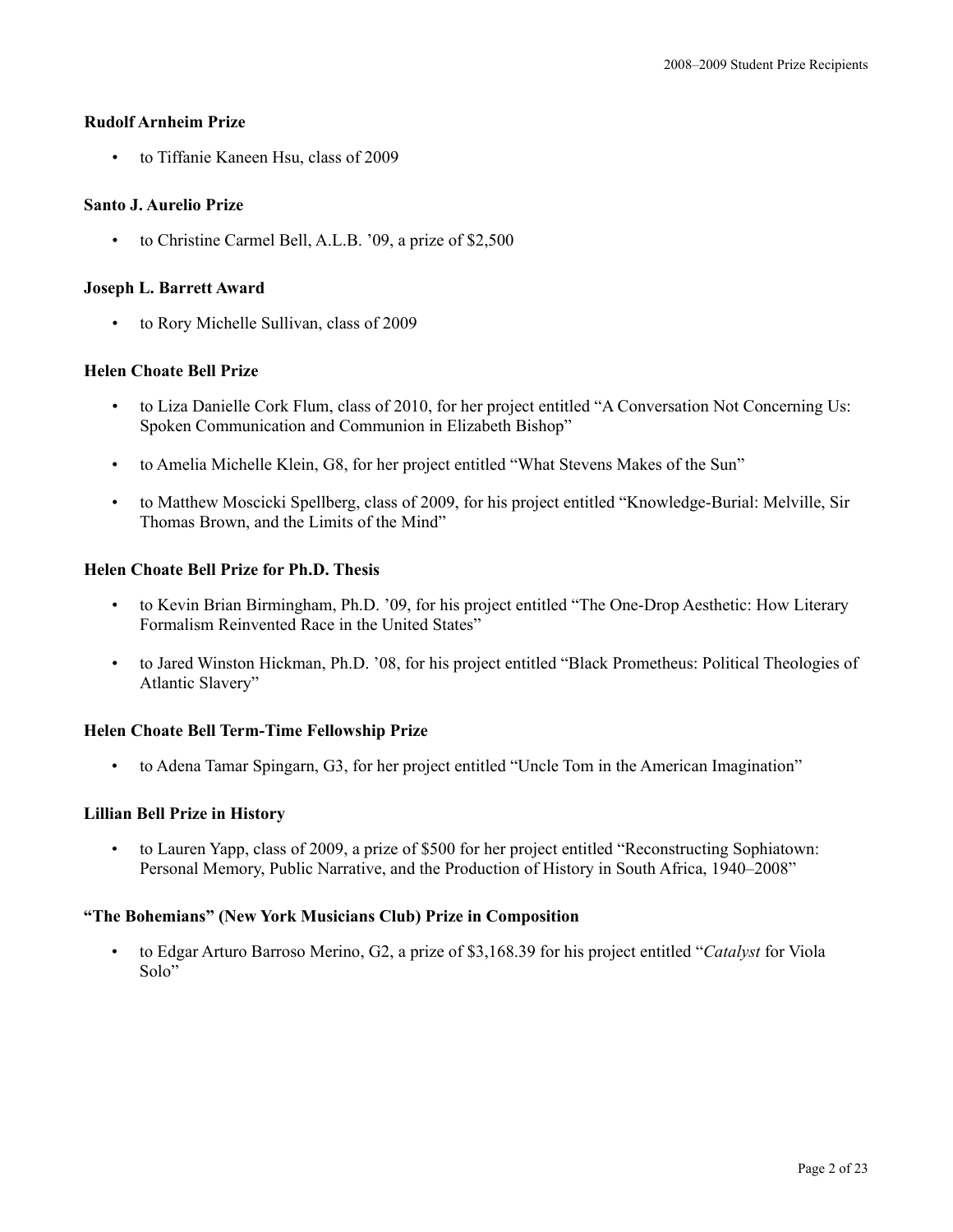## **Derek C. Bok Award for Excellence in Graduate Student Teaching of Undergraduates**

- to David Hayden Camden, G4
- to Yves Rene Chretien, G4
- to Irene Belle Janis, G4
- to Andras Tilcsik, G4
- to Haoqi Zhang, G2

## **Derek Bok Public Service Prize**

- to Hilary J. Blocker, A.L.B. '09, a prize of \$2,000
- to Melissa Ekin Kizildemir, A.L.M. '09, a prize of \$2,000
- to David I. Lichter, A.L.M. '08, a prize of \$2,000

## **Francis Boott Prize**

• to Michael Lee Schachter, class of 2009, a prize of \$250 for his project entitled "*Oseh Shalom Bimromav* for SATB Choir and String Orchestra or Piano"

## **Boston Ruskin Club Prize**

- to Marta Maria Figlerowicz, class of 2009, for her project entitled "The Miming Child: Interiority in the Novels of Thomas Hardy"
- to Matthew Moscicki Spellberg, class of 2009, for his project entitled "The Measure of Earliness: Marcel Proust and the Work of Art"

## **Bowdoin Prize for Graduate Essays in the English Language**

- to Chinnie Si-Qin Ding, G7, a prize of \$10,000 for her project entitled "'Myriad-headed, myriad-handed': Labor in *Middlemarch*"
- to Anne Lovering Rounds, Ph.D. '09, a prize of \$10,000 for her project entitled "*Mrs. Dalloway*'s Dissolves: The Soundscape of a Novel"

## **Bowdoin Prize for Graduate Composition in Greek**

- to Daniel Robert Bertoni, G1, a prize of \$2,500 for his project entitled "On the Composition of Cells"
- to Julia C. Scarborough, G1, a prize of \$2,500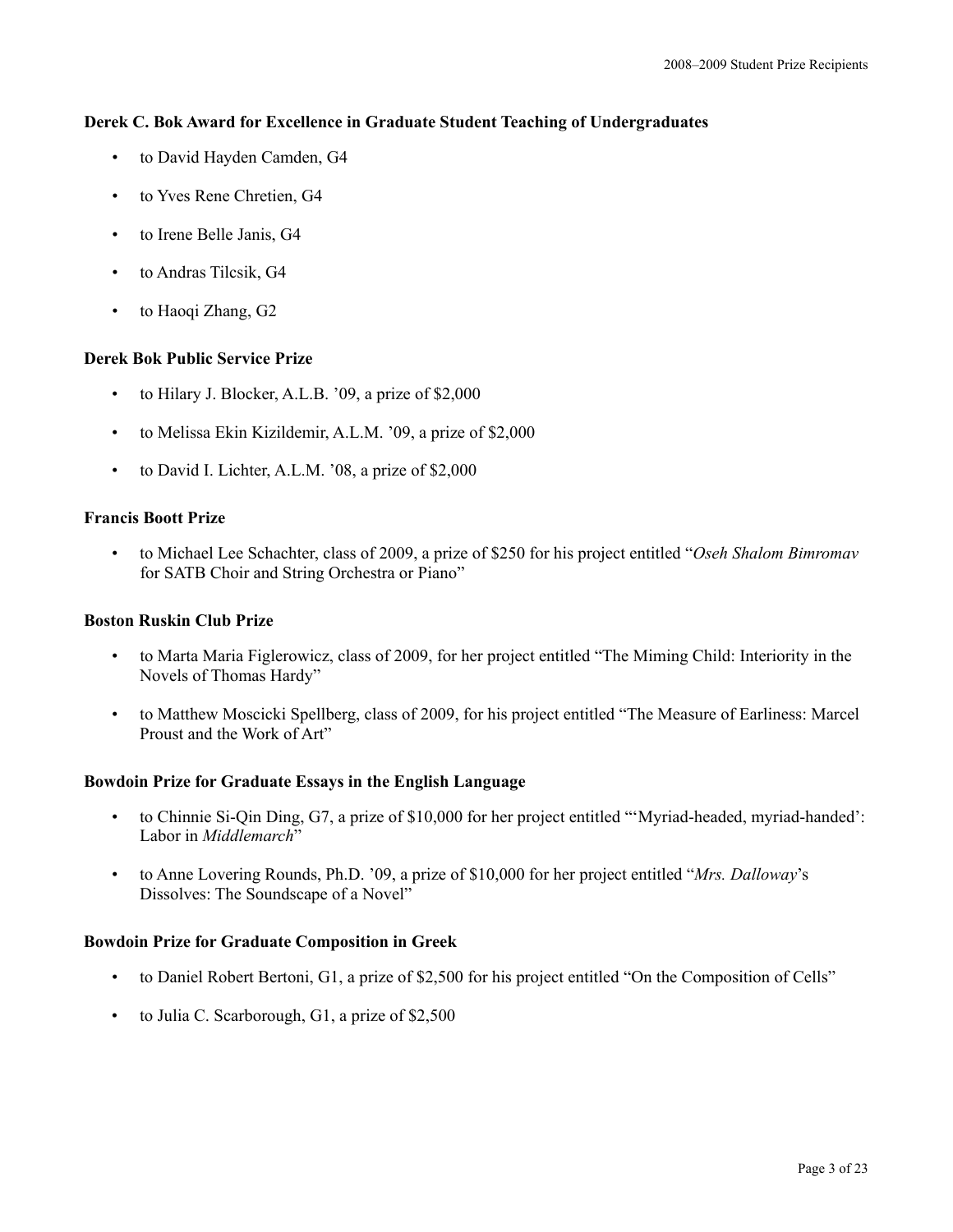## **Bowdoin Prize for Undergraduate Essays in the English Language**

- to Kyle Mahowald, class of 2009, a prize of \$10,000 for his project entitled "'It may nat be': Chaucer, Derrida, and the Impossibility of the Gift"
- to Matthew Mendez, class of 2009, a prize of \$10,000 for his project entitled "'Permission Granted. But Not to Do Whatever You Want': John Cage, Julius Eastman, and the Politics of 'Appropriate Indeterminacy"

#### **Bowdoin Prize for Undergraduate Translation into Latin**

• to Andrew Rist, class of 2009, a prize of \$2,500

## **Le Baron Russell Briggs Commencement Prize**

• to Lois Elizabeth Beckett, class of 2009, a prize of \$1,000

## **Le Baron Russell Briggs Fiction Prize**

• to Spencer Arthur Strub, class of 2009, for his project entitled "Laborers into His Wilderness"

## **Francis H. Burr, 1909, Fund**

- to Andrew Jeremiah Berry, class of 2009
- to Anna Kathryn Kendrick, class of 2009

### **Edward M. Chase Prize**

• to Isaac Stone Nakhimovsky, Ph.D. '08, a prize of \$5,000 for his project entitled "Fichte's Closed Commercial State and the Problem of Perpetual Peace"

#### **David Taggart Clark Prize for the Undergraduate Latin Commencement Oration**

• to Paul Thomas Mumma, class of 2009, a prize of \$1,000

#### **John Clive Prize**

• to Emma Sinclair Winer, class of 2009, a prize of \$200 for her project entitled "'I Wish Not to Drag Up the Past but to Help Lay It': Elizabeth Bowen's *A World of Love* and Anglo-Irish Historical Writing"

## **Colton Award**

• to Christopher Richard Miller, class of 2009, a prize of \$500 for his project entitled "The Bank of England's Response to Panic in the Nineteenth Century: The English State, the Money Market, and the Emergence of the Lender of the Last Resort"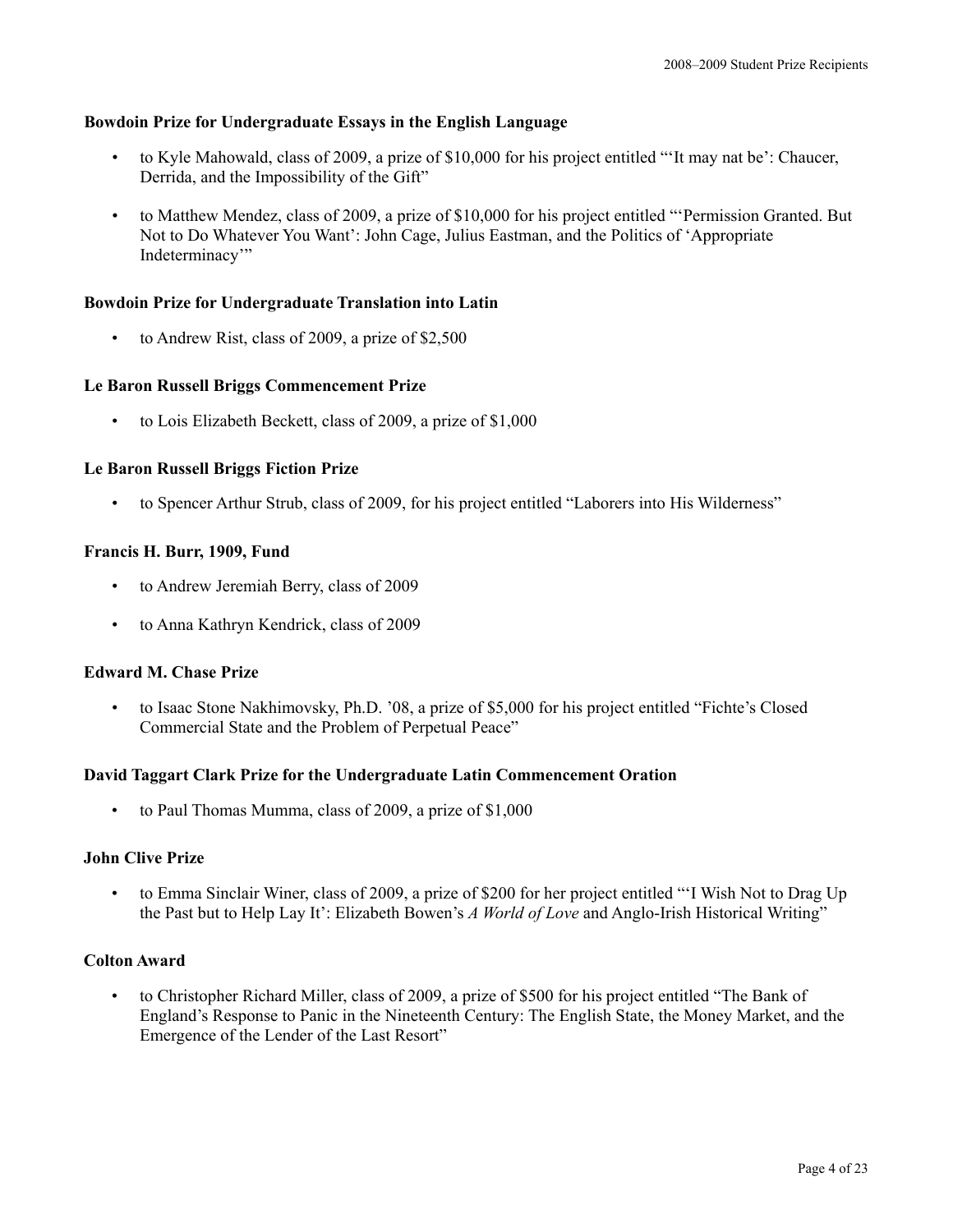## **Coolidge Debating Prizes**

- to Benjamin Belser, class of 2009, a prize of \$3,000
- to Lewis Edward Morel Bollard, class of 2009, a prize of \$3,000

## **Council Prize in Visual Arts**

• to Grace Crosby Laubacher, class of 2009

## **Annamae and Allan R. Crite Prize**

• to Stephanie Blair Mitchell, A.L.M. '09, a prize of \$1,000

## **Edward Chandler Cumming Prize**

• to Olga Igorevna Zhulina, class of 2009, a prize of \$3,000 for her project entitled "Love between Languages: Translation in Andrei Makine's *Le testament francais*"

## **Eugene R. Cummings Senior Thesis Prize in LGBT Studies**

• to Ana Huang, class of 2009

## **David Rockefeller Center for Latin American Studies Prize in History and Literature**

• to Kimberly Dawn Hagan, class of 2009, for her project entitled "From the Tiny Beetle to the Transnational: Considerations of Space in Zapatista Literature"

#### **Dean's Prize for Outstanding A.L.M. Thesis**

- to Francis Bernard Dehler, A.L.M. '09, a prize of \$1,000 for his project entitled "'When the heavens were seal'd with a stone': Belatedness and the Sublime in William Blake's Continental Prophecies and *The Book of Urizen*"
- to Mufaddal Taher Fatakdawala, A.L.M. '09, a prize of \$1,000
- to Sofia Ivette Jarrin-Thomas, A.L.M. '09, a prize of \$1,000
- to Courtney Cathleen Kelley, A.L.M. '09, a prize of \$1,000
- to Theresa Marie Kelliher, A.L.M. '09, a prize of \$1,000
- to Manish Kumar, A.L.M. '09, a prize of \$1,000
- to Quadri Lawal, A.L.M. '09, a prize of \$1,000
- to Darryl Roger Lundy, A.L.M. '09, a prize of \$1,000
- to Kathleen Susanne Neff, A.L.M. '09, a prize of \$1,000 for her project entitled "The Mechanism of In Vitro Regulatory T Cell Induction by Murine Anti-Thymocyte Globulin"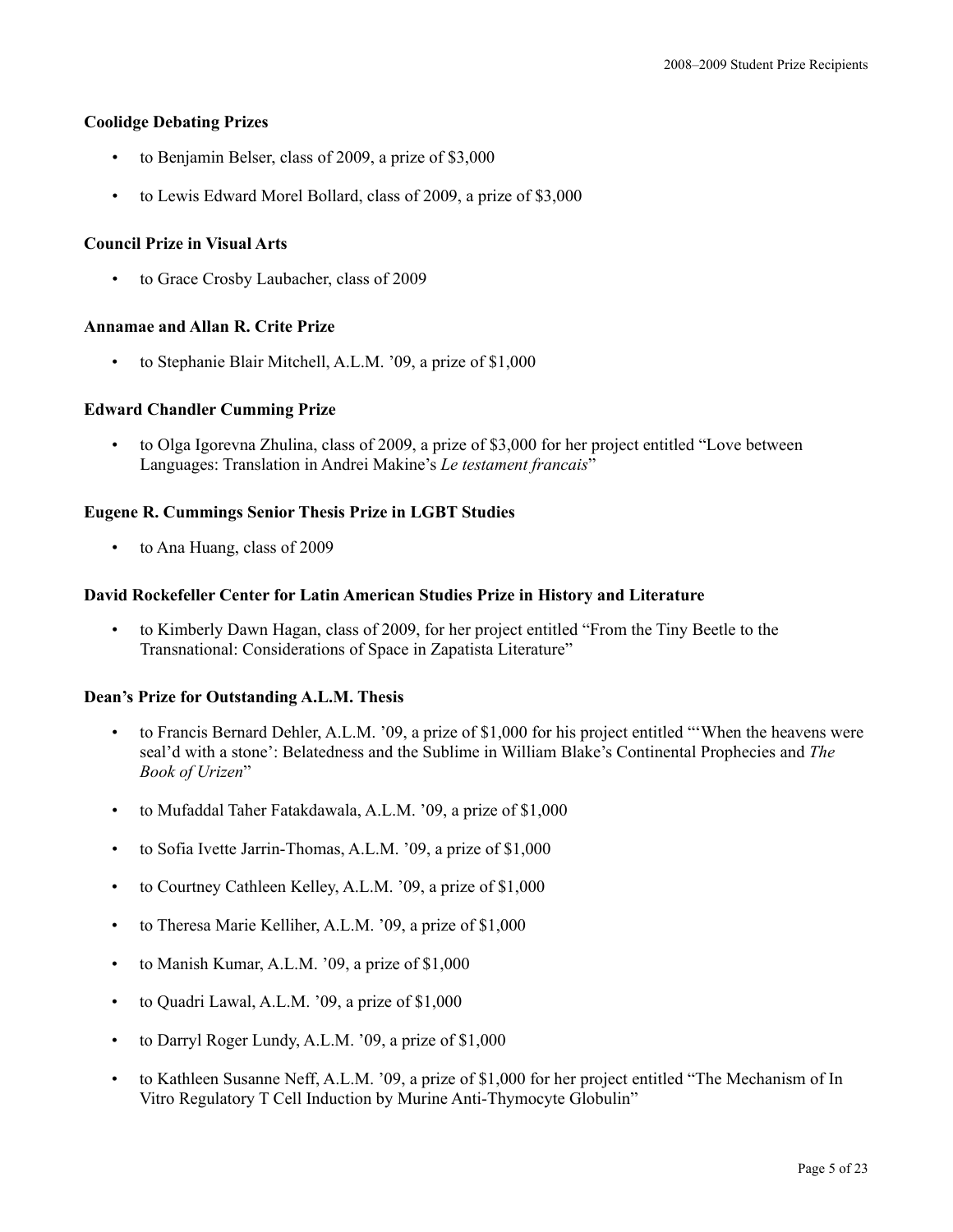- to William Frederick Quigley, A.L.M. '09, a prize of \$1,000 for his project entitled "Pure Heart: The Faith of a Father and Son in the War for a More Perfect Union"
- to Lisa Kate Radden, A.L.M. '09, a prize of \$1,000
- to Jerry Robert Van Wormer, A.L.M. '09, a prize of \$1,000 for his project entitled "Dissecting an Ecological Disaster: Transoceanic Ballast Water and the Laurentian Great Lakes, 1953–2008"

## **David Herbert Donald Prize**

• to Diana Kimball, class of 2009, a prize of \$500 for her project entitled "Global Ambitions: Atlanta's 1895 Cotton States and International Exposition"

#### **Louise Donovan Award**

- to Benjamin Thomas Clark, class of 2009
- to David James Tischfield, class of 2009

## **Dunster House Fiftieth Anniversary Prize**

- to Anna Hang Chen, class of 2009
- to Jeffrey Clinton Holder, class of 2009

#### **Edward Eager Memorial Fund Prizes**

- to Jesse William Barron, class of 2009, for his project entitled "The Sixty-Sixth Year"
- to Rachel Aviva Burns, class of 2011
- to Jessica Anne Estep, class of 2009, for her project entitled "Out of Water"
- to Katherine Elizabeth Fitzgerald, class of 2009
- to Carolyn Faith Gaebler, class of 2010, for her project entitled "Orchids"
- to Rachel Lauren Goldberg, class of 2012
- to Dominique Gracia, class of 2009, for her project entitled "Chimney-Rain"
- to Kathleen Erin Hale, class of 2009, for her project entitled "Surviving Coyote"
- to Samuel Tyson Jack, class of 2011
- to Nathan David Johnson, class of 2009, for his project entitled "Delivering Miss Winnie"
- to Abram Daniel Kaplan, class of 2010
- to Justin T. Keenan, class of 2010, for his project entitled "Snow"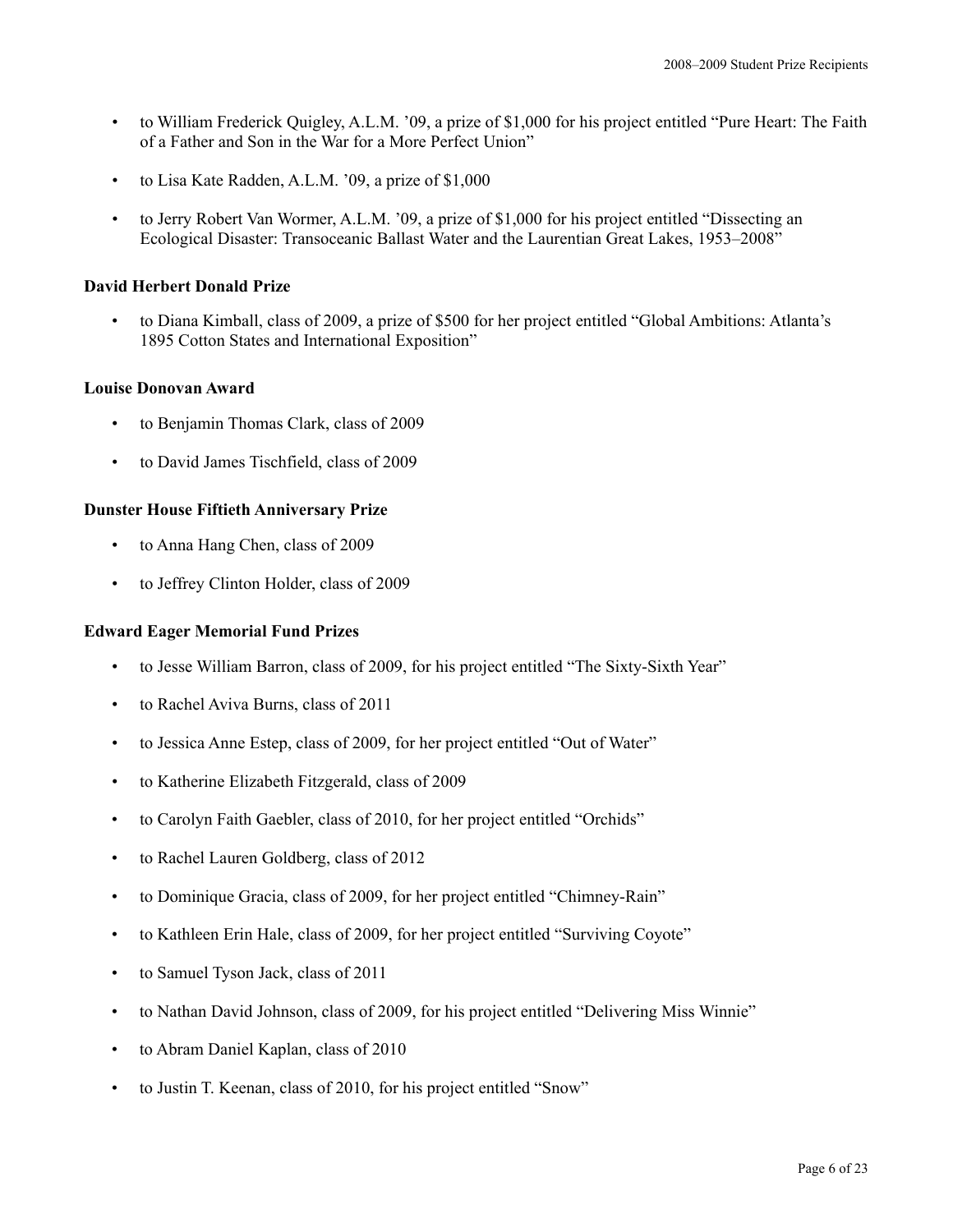- to Jack Saebyok Kim, class of 2011
- to Lara Carol Ann Markstein, class of 2010, for her project entitled "The Call"
- to Emmet Francis McDermott, class of 2009
- to Celeste Audra Monke, class of 2009
- to Olga Alekseevna Moskvina, class of 2010
- to Kate Alexandra O'Donnell, class of 2009, for her project entitled "Food of Gods"
- to Robert Ian Padnick, class of 2009, for his project entitled "The Thirteenth Hour"
- to Adam Lewis Palay, class of 2011
- to Margaret Kemp Ross, class of 2009, for her project entitled "Milk"
- to Lisa Sanchez, class of 2009
- to Zachary Sniderman, class of 2009, for his project entitled "Intime"
- to Daniel Paul Wenger, class of 2009
- to Amary King Wiggin, class of 2009, for her project entitled "What We Can Still Want"
- to Clement Dickinson Wright, class of 2009

#### **Susan C. Eaton Fellowship in Organizing, Leadership, and Social Change**

• to Yi Wei, class of 2010, a prize of \$500

#### **Ralph Waldo Emerson Prize**

• to Clare Ploucha, class of 2010, a prize of \$200 for her project entitled "'To Revere Her Great Nature': Transcendentalism, Travel, and Margaret Fuller's American West"

#### **Extension School Commencement Speaker Prize**

- to Ryan Paul Slattery, A.L.B. '09, a prize of \$1,000
- to Katharine Tighe, A.L.M. '09, a prize of \$1,000

## **Suzanne Farrell Dance Prize**

• to Lauren Elaine Chin, class of 2009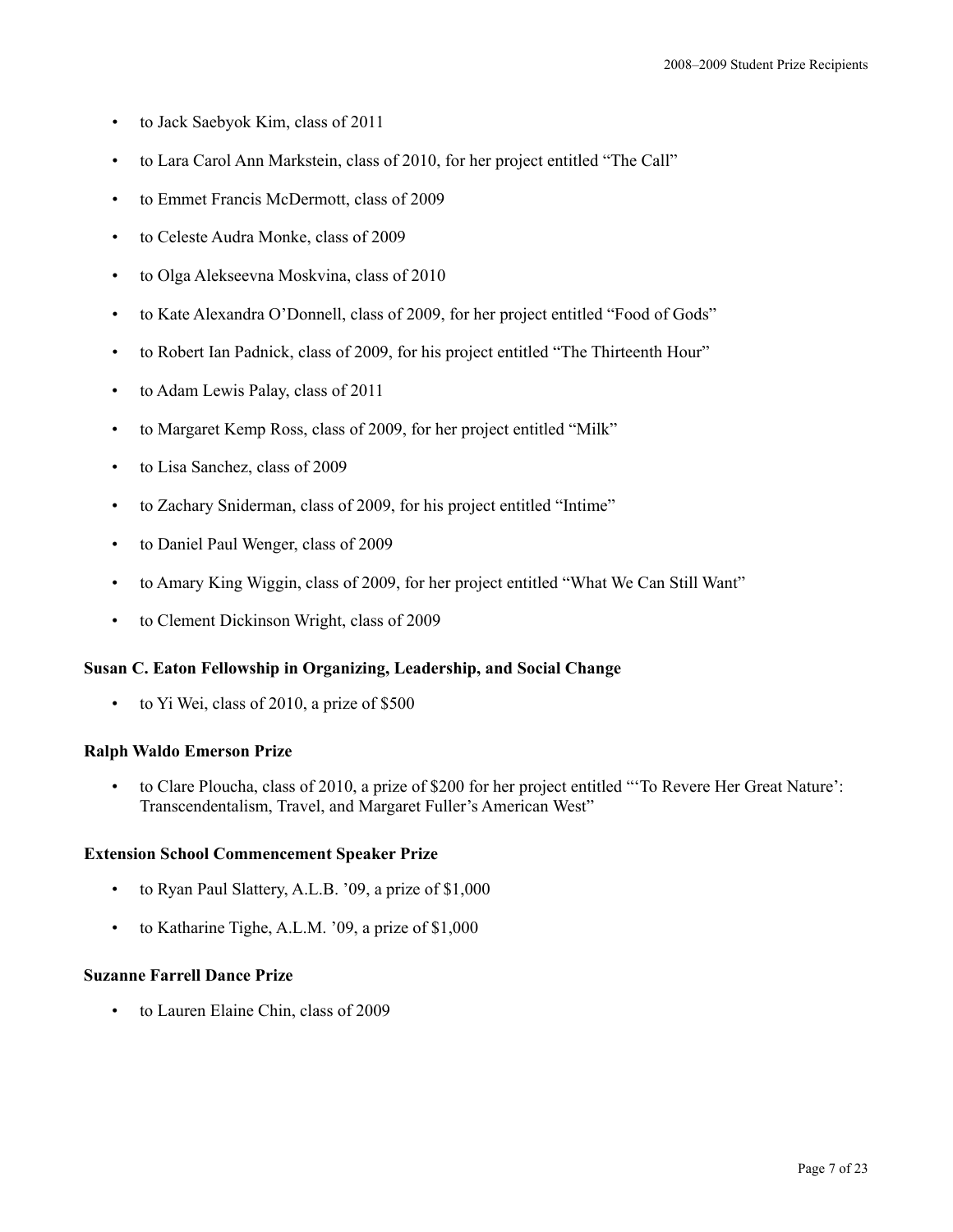#### **Captain Jonathan Fay Prize**

- to Matthew Moscicki Spellberg, class of 2009, for his project entitled "Art and Dream of Marcel Proust"
- to Norman Ying Yao, class of 2009, for his project entitled "Nonlinear Mechanics of Biopolymer Network"

## **William Scott Ferguson Prize**

• to Matthew Ross Bloom, class of 2010, a prize of \$500 for his project entitled "The Azaria Chamberlain Case as a Conflict between New and Native Australia"

## **Edward L. Fireman Award**

to Heather Ann Knutson, Ph.D. '09, a prize of \$1,000

## **Howard T. Fisher Prize**

- to Shubha Lakshmi Bhat, class of 2009, for her project entitled "Element of Survival: Isolating the Causal Effect of Access to Iodized Salt on Child Health in India"
- to Alisha Holland, G1, for her project entitled "The Electoral Battle after the War: A Spatial Analysis of Crime and Conservative Party Politics in El Salvador"

## **William Plummer French Prize**

• to Karma Franklin Frierson, class of 2009

## **Sophia Freund Prize**

• to Samuel Lichtenstein, class of 2009, a prize of \$1,000

#### **Paul Revere Frothingham Scholarship Prize**

• to Peter Nathan Ganong, class of 2009

#### **Albert M. Fulton, Class of 1897, Prize**

• to Kindra Lee Mason, class of 2009, for her project entitled "Facebook Stalkers and Their Friends: The Impact of Online Social Network Sites on Face-to-Face Interaction"

#### **Lloyd McKim Garrison Prize**

- to Margaret Kemp Ross, class of 2009, a prize of \$2,000 for her project entitled "How the Bird"
- to Michael Brendan Stynes, class of 2009, a prize of \$2,000 for his project entitled "Photeine"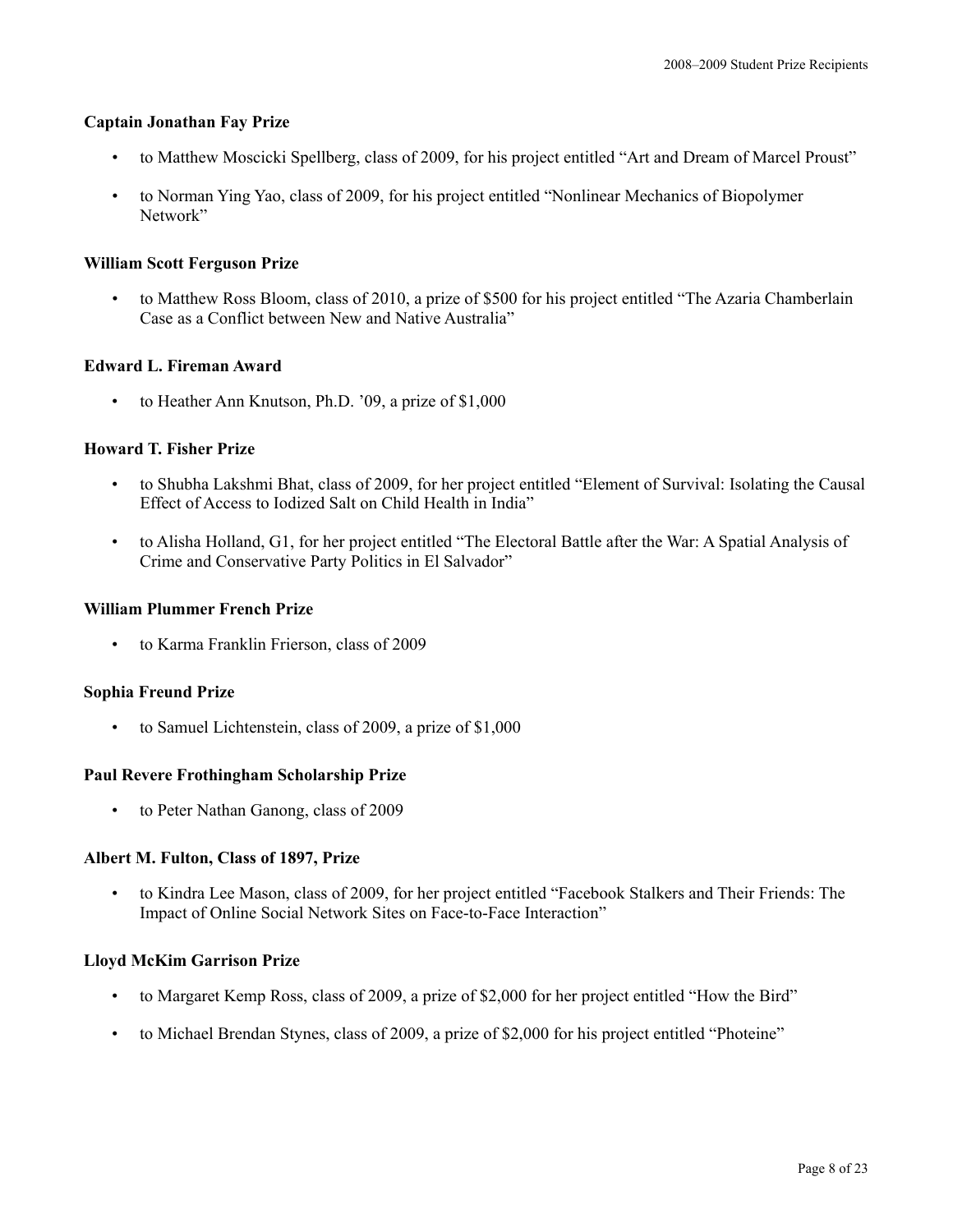## **Leo Goldberg Prize in Astronomy**

- to Cole Warren Dutcher, class of 2010, a prize of \$600 for his project entitled "Double-troughed P-Cygni Line Profiles in the X-ray Spectrum of Cir X-1"
- to Lauren Weiss, class of 2010, a prize of \$600 for her project entitled "Searching for Dark Matter Beyond the WMAP Haze"

## **Gertrude and Maurice Goldhaber Prize**

- to Dionysio Theodoros Anninos, G3
- to Maxim A. Metlitski, G3
- to Adam Edward Pivonka, G4

#### **John Green Prize**

• to Karola Obermueller, G6, a prize of \$7,983.45 for her project entitled "*In Vorraum* for Orchestra"

## **Kate and Max Greenman Prize**

- to Benjamin Belser, class of 2009
- to Lewis Edward Morel Bollard, class of 2009
- to Anthony Joseph Mouly Carlson, class of 2009
- to Alexander Loomis, class of 2012
- to Joshua Meyers Zagorsky, class of 2011

#### **Seymour E. and Ruth B. Harris Dunster House Prize**

- to Ravi Bharat Parikh, class of 2009
- to Vivek Viswanathan, class of 2009

#### **Seymour E. and Ruth B. Harris Prize for Honors Thesis in Economics**

• to Anna Katherine Barnett-Hart, class of 2009, a prize of \$3,500 for her project entitled "The Story of the CDO Market Meltdown: An Empirical Analysis"

#### **Seymour E. and Ruth B. Harris Prize for Honors Thesis in the Social Sciences**

• to Teresa Anne Knickman, class of 2009, a prize of \$3,500 for her project entitled "More Dead than Dead: Perceived Mind of the Persistent Vegetative State"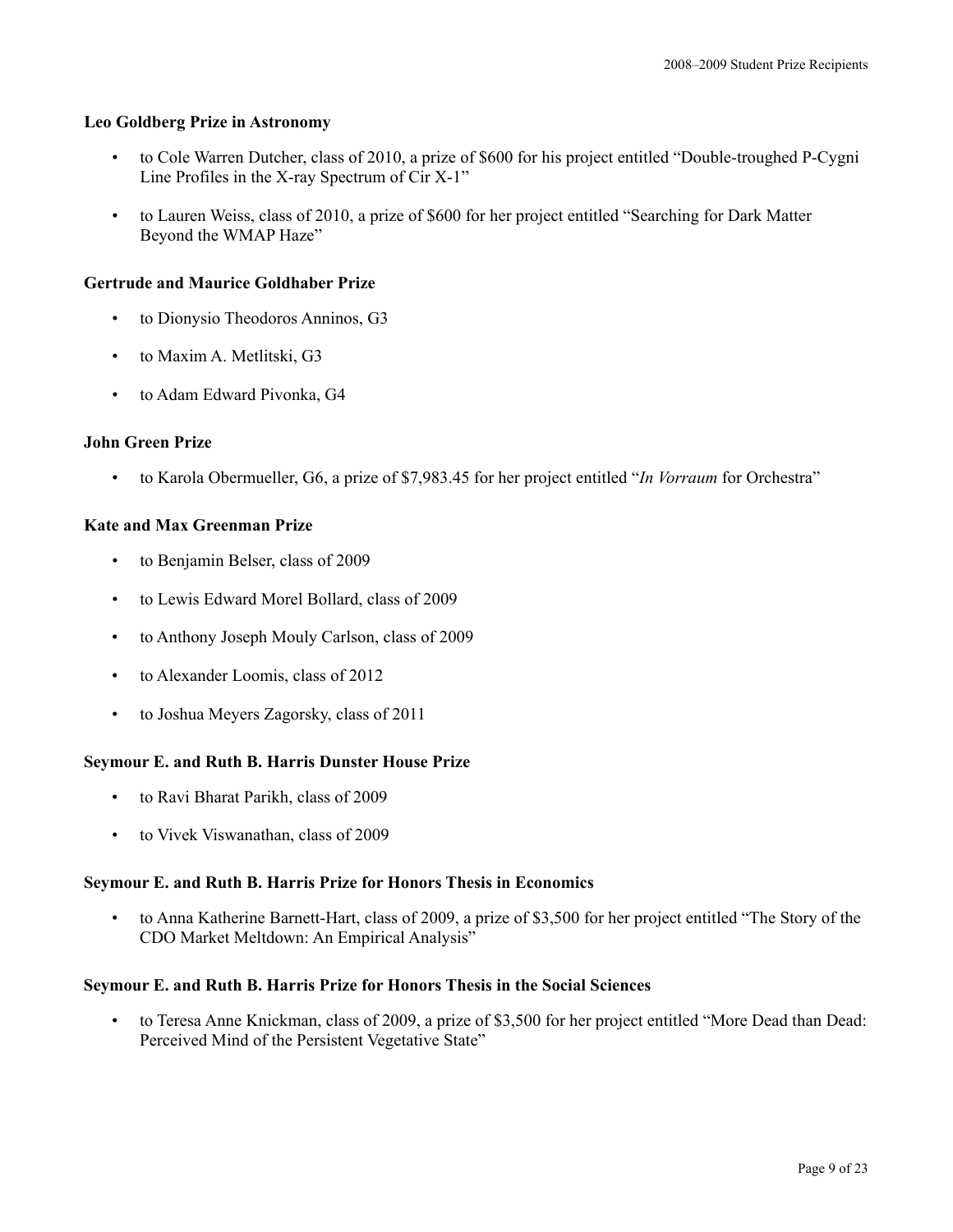## **Harvard College Women's Leadership Award**

• to Sarah Lockridge-Steckel, class of 2009

## **Harvard Monthly Prize**

• to Dwight Livingstone Curtis, class of 2010

## **Harvard-Radcliffe Foundation for Women's Athletics Award**

• to Emily Ruth Cross, class of 2009

## **Roger Conant Hatch Prizes for Lyric Poetry**

- to Abram Daniel Kaplan, class of 2010, for his project entitled "Poem"
- to Olga Alekseevna Moskvina, class of 2010, for her project entitled "To Track a Fox"

## **Clemens Herschel Prize**

• to Dana Rainbow Lazarus, class of 2009, a prize of \$200

## **Department of History Junior Essay Prize**

• to Laura Margaret James, class of 2009, a prize of \$100 for her project entitled "Who Are We to Judge? The Importance of Domestic Affairs in Russo-American Relations, 1887–1894"

#### **Department of History Prize**

• to Kyle Haddad-Fonda, class of 2009, a prize of \$100 for his project entitled "The Anti-Imperialist Tradition and the Development of Sino-Egyptian Relations, 1955–1956"

#### **Philip Hofer Prize for Collecting Books or Art**

- to Ilya Boris Leskov, G6, a first-place prize of \$2,000 for his project entitled "Antique Maps of Paris"
- to Matthew Duff Zimmerman, class of 2009, a second-place prize of \$1,000 for his project entitled "Faulkner, the Fugitives, and Their Heirs: Twentieth-Century Authors of the Tennessee Valley"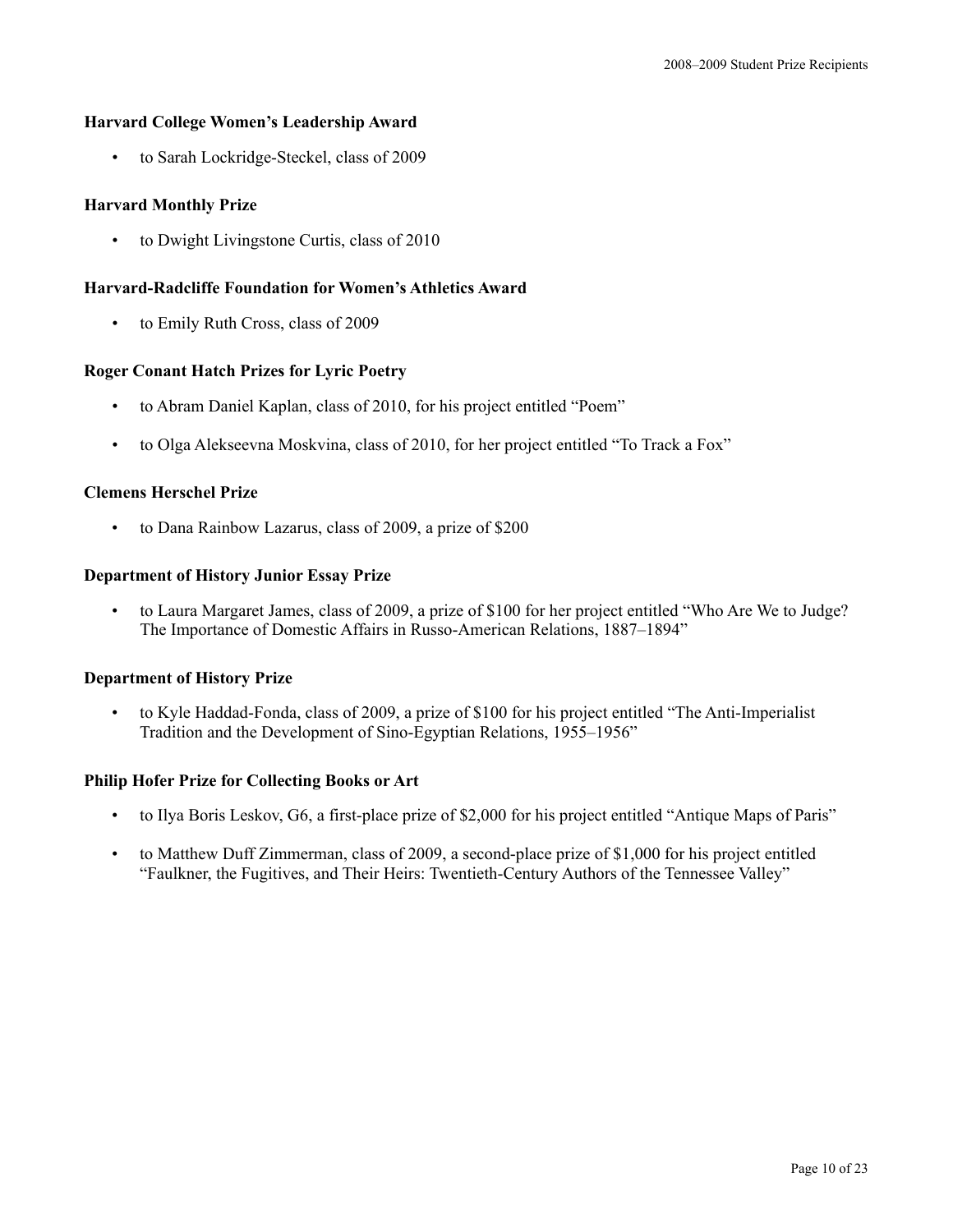## **Thomas Temple Hoopes Prize**

- to David John Andersson, class of 2009, a prize of \$4,000 for his project entitled "'This Train Is Not a Playground': Improv Everywhere and Urban Public Pranks"
- to Meera Elizabeth Atreya, class of 2009, a prize of \$4,000 for her project entitled "Engineering Recombinase Enzymes to Emulate the CCR5-delta32 Mutation Conferring Resistance to HIV-1 Infection"
- to Peirpaolo Barbieri, class of 2009, a prize of \$4,000 for his project entitled "For Glory, for Money: Determinants of Fascist Intervention in the Spanish Civil War"
- to Anna Katherine Barnett-Hart, class of 2009, a prize of \$4,000 for her project entitled "The Story of the CDO Market Meltdown: An Empirical Analysis"
- to Megan Kathleen Bartlett, class of 2009, a prize of \$4,000 for her project entitled "The Impact of Physiological Adaptation on the Biodiversity of the Dipterocarpaceae at the Lambir Hills Tropical Forest Site"
- to Justin Scott Becker, class of 2009, a prize of \$4,000 for his project entitled "Budding yeast Bub1 and Sgo1 have an Ip11-independent role in promoting sister-chromatid bi-orientation that is essential in cells of higher ploidy"
- to Hattie Jo Bluestone, class of 2009, a prize of \$4,000 for her project entitled "The Milk in the Pail"
- to Lewis Edward Morel Bollard, class of 2009, a prize of \$4,000 for his project entitled "Three Cages: The Animal Rights Movement and Corporate Reform in America"
- to Joanna Wanda Bronowicka, class of 2009, a prize of \$4,000 for her project entitled "A Fever of Hope: The Role of Emotions in the Sans-Papiers Movement in France"
- to William Kuanting Chen, class of 2009, a prize of \$4,000 for his project entitled "Kinetic Measurements of Mitochondrial Respiration"
- to Jane K. Cheng, class of 2009, a prize of \$4,000 for her project entitled "Imitation as Innovation: The *Imitatio Christi*, 1450–1550"
- to Killian Bartlett Clarke, class of 2009, a prize of \$4,000 for his project entitled "Saying 'Enough': The Impact of Authoritarianism in Egypt on the Kefaya Movement"
- to Julie Anne Duncan, class of 2009, a prize of \$4,000 for her project entitled "Faith Displayed as Science: The Role of the 'Creation Museum' in the Modern American Creationist Movement"
- to Marina Fisher, class of 2009, a prize of \$4,000 for her project entitled "The Accusative and Infinitive Construction in Latin: An Integrated Approach"
- to Roger Rennan Fu, class of 2009, a prize of \$4,000 for his project entitled "On the Interiors of the Water-Rich Super-Earths"
- to James Eric Goldschmidt, class of 2009, a prize of \$4,000 for his project entitled "Sozzini's Jerusalem: Civic Biography and 'City as She' in Alessandro di Girolamo Sozzini's *Diario delle Cose Avvenute in Siena* (1587)"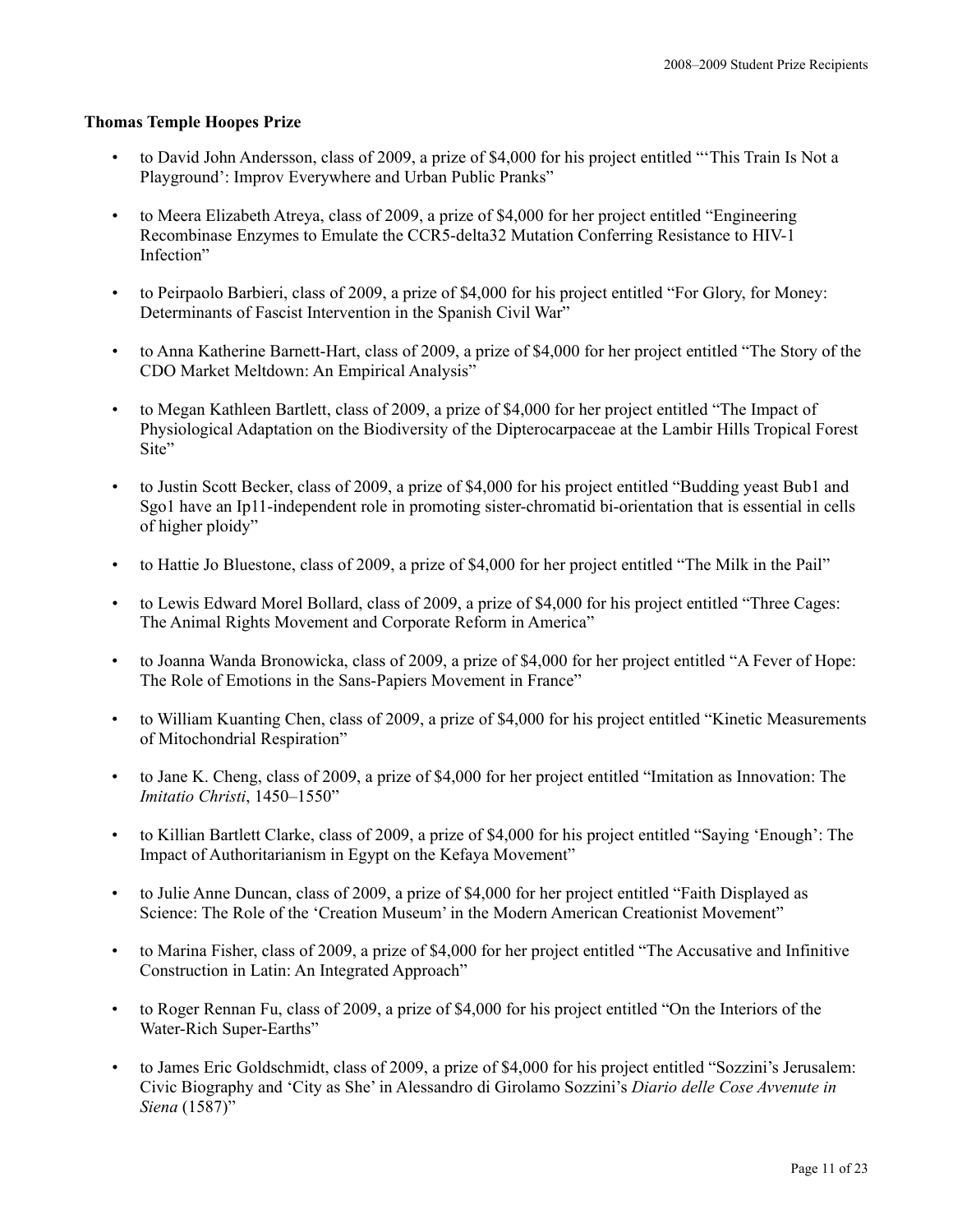- to Kimberly Dawn Hagan, class of 2009, a prize of \$4,000 for her project entitled "From the Tiny Beetle to the Transnational: Considerations of Space in Zapatista Literature"
- to Matthew Joseph Hall, class of 2009, a prize of \$4,000 for his project entitled "Syntax, Time, and the Experience of Musical Meaning"
- to Jeremiah Beall Hendren, class of 2008, a prize of \$4,000 for his project entitled "Two-Dimensional: Radical Subjectivity in the Early Marcuse"
- to Bradley Alan Hinshelwood, class of 2009, a prize of \$4,000 for his project entitled "John Locke and the Problem of American Slavery"
- to Tiffanie Kaneen Hsu, class of 2009, a prize of \$4,000 for her project entitled "Three Beauties"
- to Ana Huang, class of 2009, a prize of \$4,000 for her project entitled "On the Surface: Conceptualizing Gender and Subjectivity in Chinese Lesbian Culture"
- to Jung Eun Hwang, class of 2009, a prize of \$4,000 for her project entitled "MIT or Tsinghua? A Panel Data Analysis of the Determinants of Domestic Higher Education and International Student Mobility"
- to Kevin Michael Jonke, class of 2009, a prize of \$4,000 for his project entitled "Hope against Hope: The Unintended Consequences of Public Housing Policy in Mission Hill"
- to Jean Amanda Junior, class of 2009, a prize of \$4,000 for her project entitled "The Gendered Experiences of African Physician Immigrants to the U.S."
- to Russell Phelps Kelley, class of 2009, a prize of \$4,000 for his project entitled "Modulation of Gag-Specific Cellular Immune Responses to Prototype HIV Vaccines by Toll-Like Receptor Ligands in Mice"
- to Kirsten Elizabeth Kester, class of 2009, a prize of \$4,000 for her project entitled "Investigating genetic variation in the bacterial symbionts of the deep-sea mussel, *Bathmodiolus thermophilus* (Bivalvia: Mollusca)"
- to Audrey Ji-Eun Kim, class of 2009, a prize of \$4,000 for her project entitled "Crediting Empire: Politics, Policies, and Perceptions of Japan in the London Bond Market, 1900–1914"
- to June-Ho Kim, class of 2009, a prize of \$4,000 for his project entitled "The Role of an Alternatively Translated Intracellular Isoform of Osteopontin in T Helper Cell Polarization"
- to Roy Albert Kimmey, class of 2009, a prize of \$4,000 for his project entitled "Johnny Rotten behind the Berlin Wall: Punk in East Germany, 1979–1989"
- to Teresa Anne Knickman, class of 2009, a prize of \$4,000 for her project entitled "More Dead than Dead: Perceived Mind of the Persistent Vegetative State"
- to Scott Duke Kominers, class of 2009, a prize of \$4,000 for his project entitled "Weighted Generating Functions and Configuration Results for Type II Lattices and Codes"
- to Evan Behar Kornbluh, class of 2009, a prize of \$4,000 for his project entitled "On the Margins of Nations: Chinese Factional Conflict and the Mexican State, 1911–1931"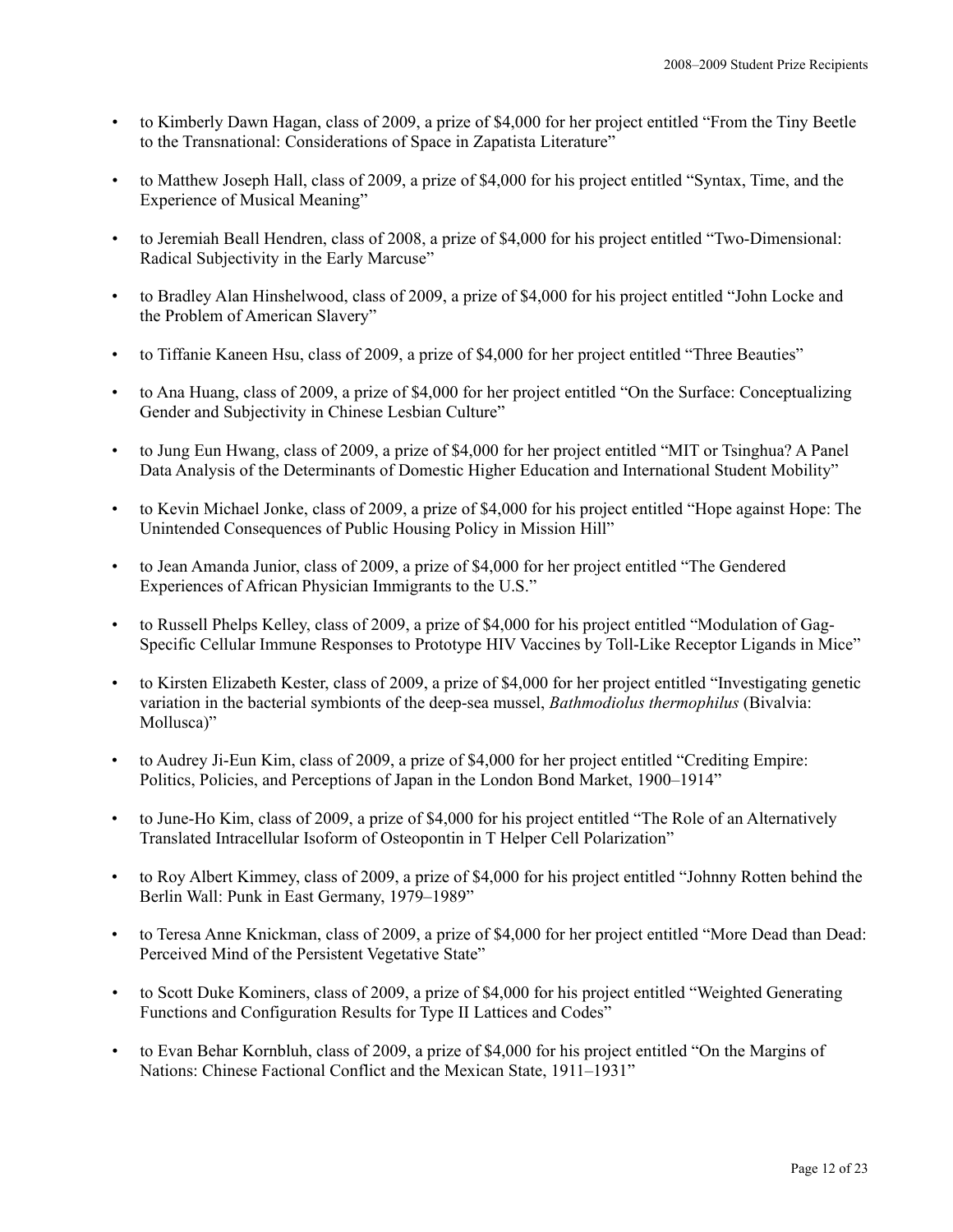- to Grace Crosby Laubacher, class of 2009, a prize of \$4,000 for her project entitled "The Shock of the (De)Familiar: The Social Importance of Production Design in Julie Taymor's *Titus*"
- to Stella Joonmyung Lee, class of 2009, a prize of \$4,000 for her project entitled "Thermotactic Navigation and Behavioral Plasticity in *Caenorhabditis elegans*"
- to Chelsea Ying-Qiu-Qi Lei, class of 2009, a prize of \$4,000 for her project entitled "A World of Crisis: A Social Theoretic Reflection through Conceptual Analysis of 'Crisis' and Weiji"
- to Paul Jeffrey R. Leopando, class of 2009, a prize of \$4,000 for his project entitled "'Protected by Angels': Ecology and Spirituality in a North European Intentional Community"
- to Albert Steven Li, class of 2009, a prize of \$4,000 for his project entitled "Structural Studies of TRPV1 Activation by Capsaicin"
- to Xianlin Li, class of 2009, a prize of \$4,000 for her project entitled "Expression of the Ovarian Cancer Side-Population Is Induced by the Presence of Angiogenic Growth Factors"
- to Shi Lin Loh, class of 2009, a prize of \$4,000 for her project entitled "Commemorating Cities: The Divergent Legacies of Nagasaki and Hiroshima in Postwar Japan, 1945 to the 1990's"
- to Karen Rose Lovely, class of 2009, a prize of \$4,000 for her project entitled "Issues of captivity and conservation surrounding pantherine cats with a focus on the lion (*Panthera leo*) and the tiger (*Panthera tigris*)"
- to Jennifer Jean Malin, class of 2009, a prize of \$4,000 for her project entitled "Grace Church"
- to Sara Aviva Manning, class of 2009, a prize of \$4,000 for her project entitled "The Great Wall of Bacteria: Discovery of Intrisic Glycan Chain Length Biases in Penicillin Binding Proteins"
- to Firth MacKenzie McEachern, class of 2009, a prize of \$4,000 for his project entitled "Dynamical Evolution of the Hungaria Asteroids"
- to Lev Menand, class of 2009, a prize of \$4,000 for his project entitled "Moving the World from a Point within It: Reinterpreting the Origins of Rational Choice Theory in Nineteenth-Century Economic Thought"
- to Alana Irene Mendelsohn, class of 2009, a prize of \$4,000 for her project entitled "Characterization of premature axon branching in the developing mammalian peripheral nervous system"
- to Ana Ines Mendy, class of 2009, a prize of \$4,000 for her project entitled "The Origins of Dominican *Anti-Haitianismo*: The Effects of the Haitian Revolution on Dominican National Identity, 1791–1801"
- to Christopher Richard Miller, class of 2009, a prize of \$4,000 for his project entitled "The Bank of England's Response to Panic in the Nineteenth Century: The English State, the Money Market, and the Emergence of the Lender of the Last Resort"
- to James Stanley Miller, class of 2009, a prize of \$4,000 for his project entitled "Defining Herpes: Pharmaceuticals, Physicians, and Patients in the Post-Antiviral Era"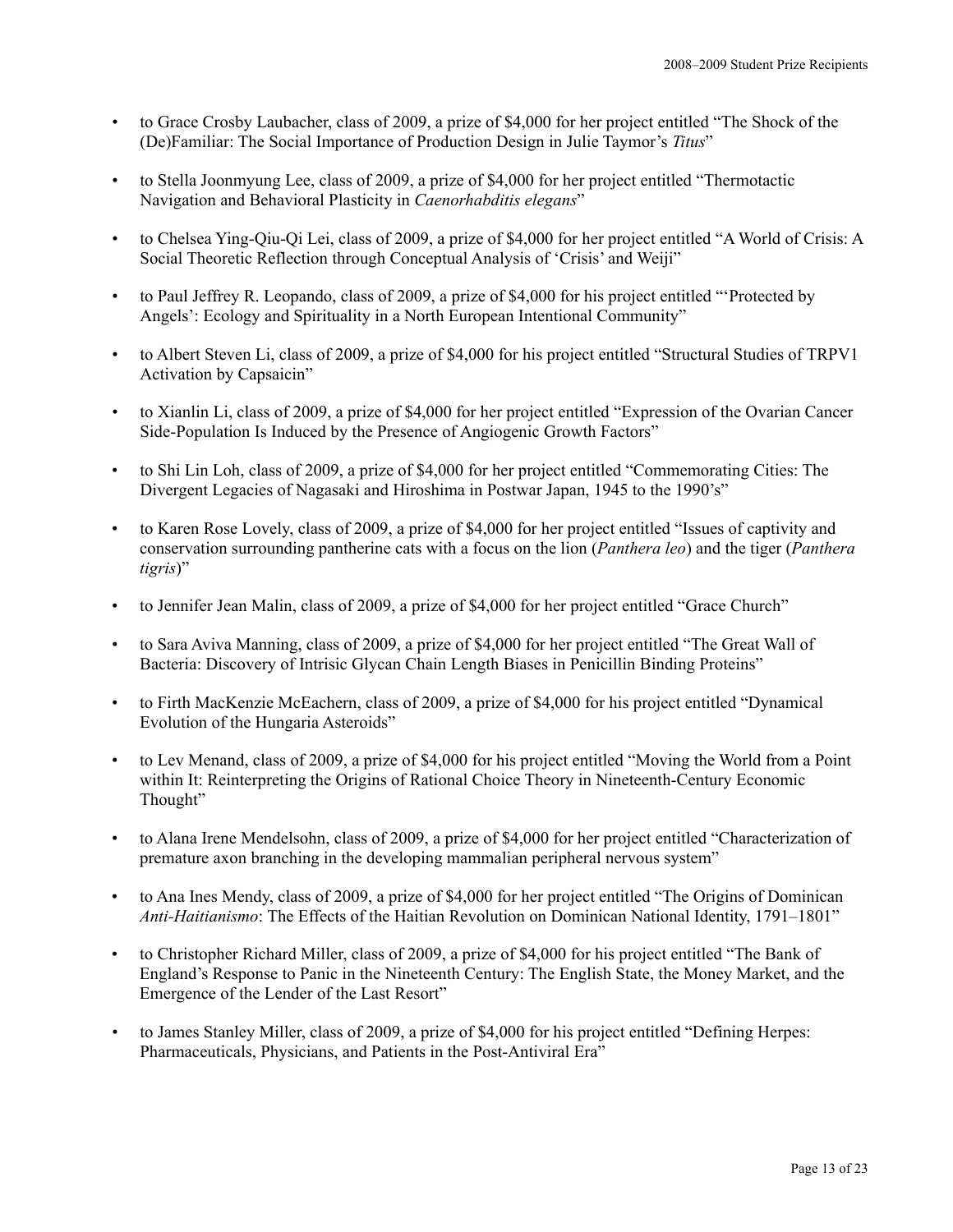- to Wangui Monica Muigai, class of 2009, a prize of \$4,000 for her project entitled "'The New Emancipation': Birth Control in the Black Community and the Story of the Harlem Branch Birth Control Clinic"
- to Noah Louis Nathan, class of 2009, a prize of \$4,000 for his project entitled "Institutional Change, Ethnic Identity, and Conflict in Northern Ghana"
- to Paul Gregory Nauert, class of 2009, a prize of \$4,000 for his project entitled "'A Hard Glory': Discovering the Contemporary Catholic Worker Movement's Alternative Logic of Modernity"
- to Yuliya Stoycheva Nikolova, class of 2009, a prize of \$4,000 for her project entitled "The Effects of Naturalistic Stress and Serotonin Transporter (5-HTT) Genotype on Reward Responsiveness: Implications for Depression"
- to Boyce Robert Owens, class of 2009, a prize of \$4,000 for his project entitled "The Structure of Social Reaction: Critical Response and the Creation of 'Parsonianism'"
- to Nan Nash Ransohoff, class of 2009, a prize of \$4,000 for her project entitled "The Religious Underpinnings of Vibrant Civil Societies"
- to Daniel Rapalye Rasmussen, class of 2009, a prize of \$4,000 for his project entitled "Violent Visions: Slaves, Sugar, and the 1811 German Coast Uprising"
- to Charles Jonathan Redlick, class of 2009, a prize of \$4,000 for his project entitled "Average Marginal Tax Rates in the United States: A New Empirical Study of their Predictability and Macroeconomic Effects, 1913–2006"
- to Julia Louise Renaud, class of 2009, a prize of \$4,000 for her project entitled "Mining the Past: The Culture of History in Virginia City, Nevada"
- to Peter Justin Rossi, class of 2009, a prize of \$4,000 for his project entitled "Piracy and Diplomacy in the Mediterranean, 1600–1620"
- to Michael Lee Schachter, class of 2009, a prize of \$4,000 for his project entitled "'The Ten Plagues'–A Creative Composition for Small Jazz Ensemble"
- to Benjamin Berthold Schoefer, class of 2009, a prize of \$4,000 for his project entitled "Regulation and Taxation: A Complementarity"
- to Wilmarie Cidre Serrano, class of 2009, a prize of \$4,000 for her project entitled "From Nursing to Nursing Home: Catalonia's Changing Language Ideologies"
- to Shrenik Nitin Shah, class of 2009, a prize of \$4,000 for his project entitled "Framed Deformation and Modularity"
- to John Moore Sheffield, class of 2009, a prize of \$4,000 for his project entitled "The Anatomy of the Iron Fist: Police Violence in Democratic Latin America"
- to Adam Roth Singerman, class of 2009, a prize of \$4,000 for his project entitled "The Influence of Spanish on the Numeral System of Tz'utujil Maya"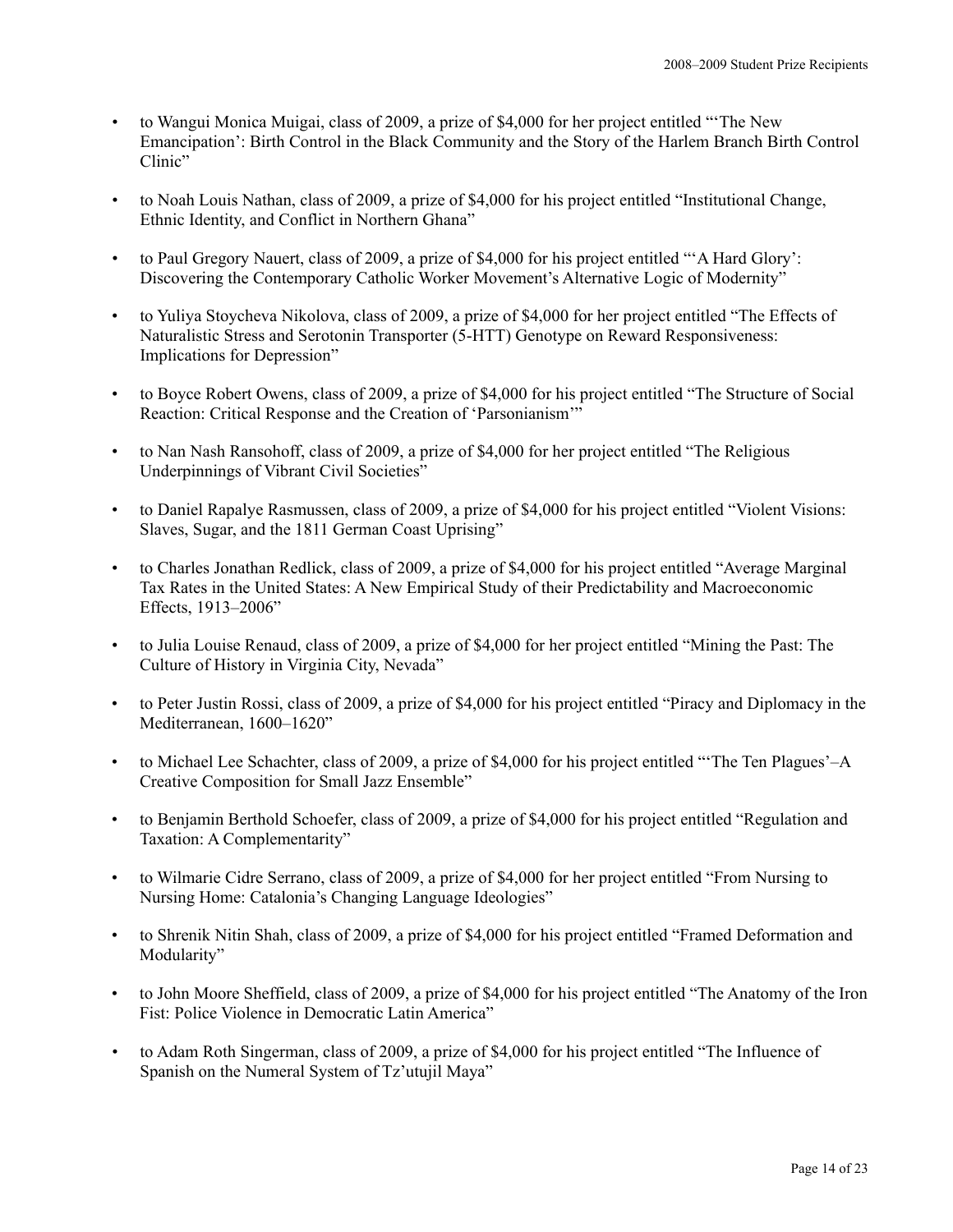- to John James Snidow, class of 2009, a prize of \$4,000 for his project entitled "Rich Land, Rich Country, Poor People: The effects of coal endowment on income and local institutions in the United States"
- to Matthew Moscicki Spellberg, class of 2009, a prize of \$4,000 for his project entitled "Art and Dream of Marcel Proust"
- to Alice Speri, class of 2009, a prize of \$4,000 for her project entitled "From the Poet to the People: Resistance, Criticism, and Palestinian Identity in the Writing of Mahmoud Darwish"
- to Megan Lakshmi Srinivas, class of 2009, a prize of \$4,000 for her project entitled "Evolution and Malaria: A Battle for Survival"
- to Dmitry Taubinsky, class of 2009, a prize of \$4,000 for his project entitled "Self-Justification and Subjective Updating"
- to David James Tischfield, class of 2009, a prize of \$4,000 for his project entitled "A Role for Retinoidrelated Orphan Receptor b (RORb) in Somatosensory Cortex Development"
- to Ava Rose Tramer, class of 2009, a prize of \$4,000 for her project entitled "How to Become a Television Writer: Building a Career in an Unstable Labor Market in Hollywood"
- to Sara Kishi Trowbridge, class of 2009, a prize of \$4,000 for her project entitled "*Silverb*, a gene expressed in the zebrafish retinal pigment epithelium, is required for normal retinal lamination and differentiation"
- to Brandon Charles Weissbourd, class of 2009, a prize of \$4,000 for his project entitled "Neural Systems Targeted by Imprinted Genes in the Mammalian CNS"
- to Nils Christian Wernerfelt, class of 2009, a prize of \$4,000 for his project entitled "The Evolution of Cooperation on Dynamic Graphs"
- to Yunxue Xu, class of 2009, a prize of \$4,000 for her project entitled "The Guizhou, China, Campaign to Eliminate Lymphatic Filariasis: A Case Study of Social Mobilization in Public Health"
- to Jimmy Chen Yang, class of 2009, a prize of \$4,000 for his project entitled "Discovery, Synthesis, and Steps Towards Target Identification of the Novel 2-amino-3-hydroxyindole Anti-Malarial Drug Class"
- to Norman Ying Yao, class of 2009, a prize of \$4,000 for his project entitled "Nonlinear Mechanics of Biopolymer Network"
- to Charles Cunningham Young, class of 2009, a prize of \$4,000 for his project entitled "My Empty Top Hat: A Memoir"
- to Jarret Asher Zafran, class of 2009, a prize of \$4,000 for his project entitled "Beyond the Breakthrough: Do Campaign Styles Shape How Black Mayors Govern?"
- to Leah Stoumen Zamore, class of 2009, a prize of \$4,000 for her project entitled "We Can No Longer Wait: The UN Refugee Agency and Involuntary Repatriation Refugees"
- to Olga Igorevna Zhulina, class of 2009, a prize of \$4,000 for her project entitled "Love between Languages: Translation in Andrei Makine's *Le testament francais*"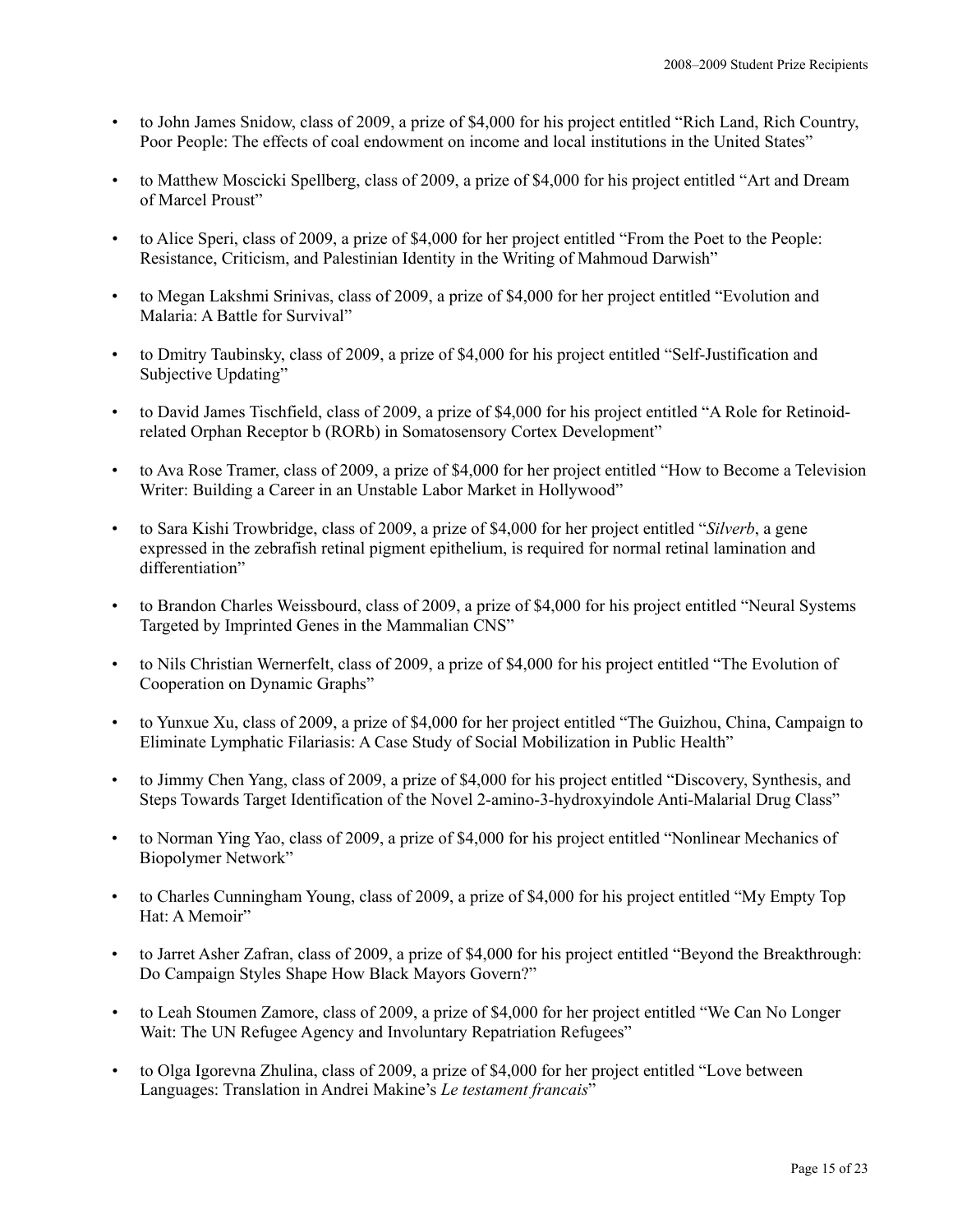## **Charles Edmund Horman Prize**

- to Shani Boianjiu, class of 2011
- to Nelson Theodore Greaves, class of 2010
- to Jane Su Jiang, class of 2010
- to Angela Sun, class of 2010
- to Sarah Elisabeth Wick, class of 2010
- to Caroline Randall Williams, class of 2010

#### **Kathryn Ann Huggins Prize**

- to Sarah Lockridge-Steckel, class of 2009, for her project entitled "Cultural Concerns: The Deleterious Impact of Cool Pose"
- to Daniel Rapalye Rasmussen, class of 2009, for his project entitled "Violent Visions: Slaves, Sugar, and the 1811 German Coast Uprising"

## **Intellectual Architecture Award**

• to Jacob Eli Segal, class of 2009, a prize of \$50

## **Ephraim Isaac Prize for Excellence in African Studies**

• to Kedamai Fisseha, class of 2009

#### **George Arthur Knight Prize**

• to Tahsin Tolga Yayalar, G6, a prize of \$3,983.22 for his project entitled "*Requiem pour une terre perdue* for Ensemble"

#### **Morris Kronfeld Prize**

• to Clara Kotryna Anderson, class of 2009

## **Lawrence Lader Prize in Expository Writing**

• to Francis Deng, class of 2012, for his project entitled "No Competition: The Focus on Focus Drug Use among College Students"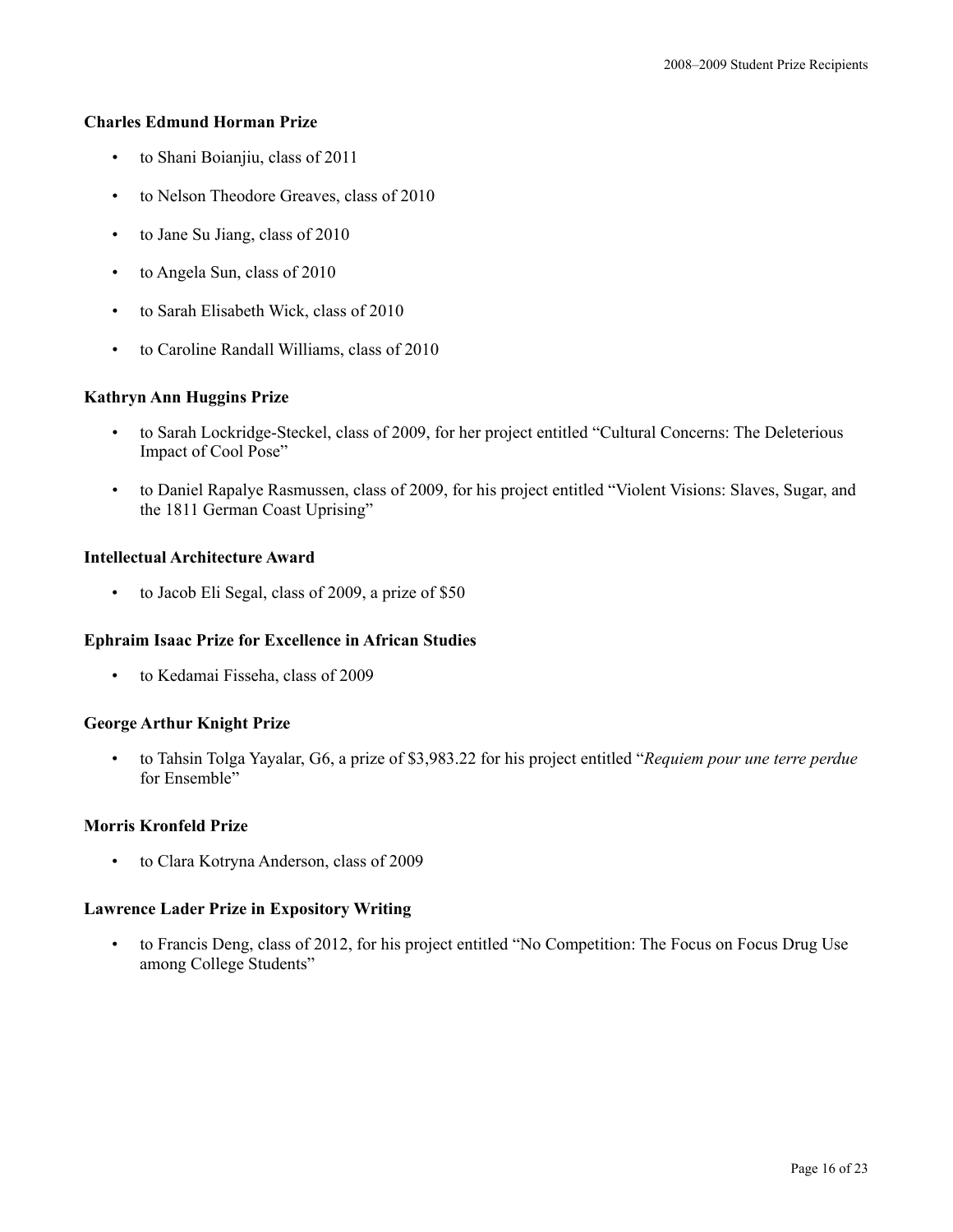## **Newbold Rhinelander Landon Memorial Scholarship Prize**

- to Kathrine Austin, class of 2009
- to Vincent Martin Chiappini, class of 2009
- to John Samuel Riley, class of 2010

## **Harold Langlois Outstanding Scholar Award**

- to Claudia Y. Hartmann, A.L.M. '09, a prize of \$500
- to Michael David Jacobson, A.L.M. '09, a prize of \$500

#### **Dorothy Hicks Lee Prize**

• to Wesley Joseph Oliver, class of 2009, for his project entitled "The Triumph of Failed Authority in Fictions of J. M. Coetzee"

#### **Doris Cohen Levi Prize**

• to Rachel Elaine Flynn, class of 2009

#### **Jonathan M. Levin Prize for Teaching and Social Justice**

• to Valonda Janelle Harris, class of 2009

#### **Jonathan Levy Award**

- to Jonah Colin Priour, class of 2009
- to Sarah Angelica Sherman, class of 2009

#### **Alain LeRoy Locke Prize for Academic Excellence**

• to Karma Franklin Frierson, class of 2009

#### **George Emerson Lowell Scholarship Prize**

• to Michael Zellmann-Rohrer, class of 2010, a prize of \$500

## **Hugh F. MacColl Prizes**

• to Matthew Mendez, class of 2009, a prize of \$1,656.03 for his project entitled "Two Serious Songs on Texts of William Carlos Williams for Baritone and Orchestra"

## **Maurice Sedwell Ltd. Prize**

• to Emily Alyssa Owens, class of 2009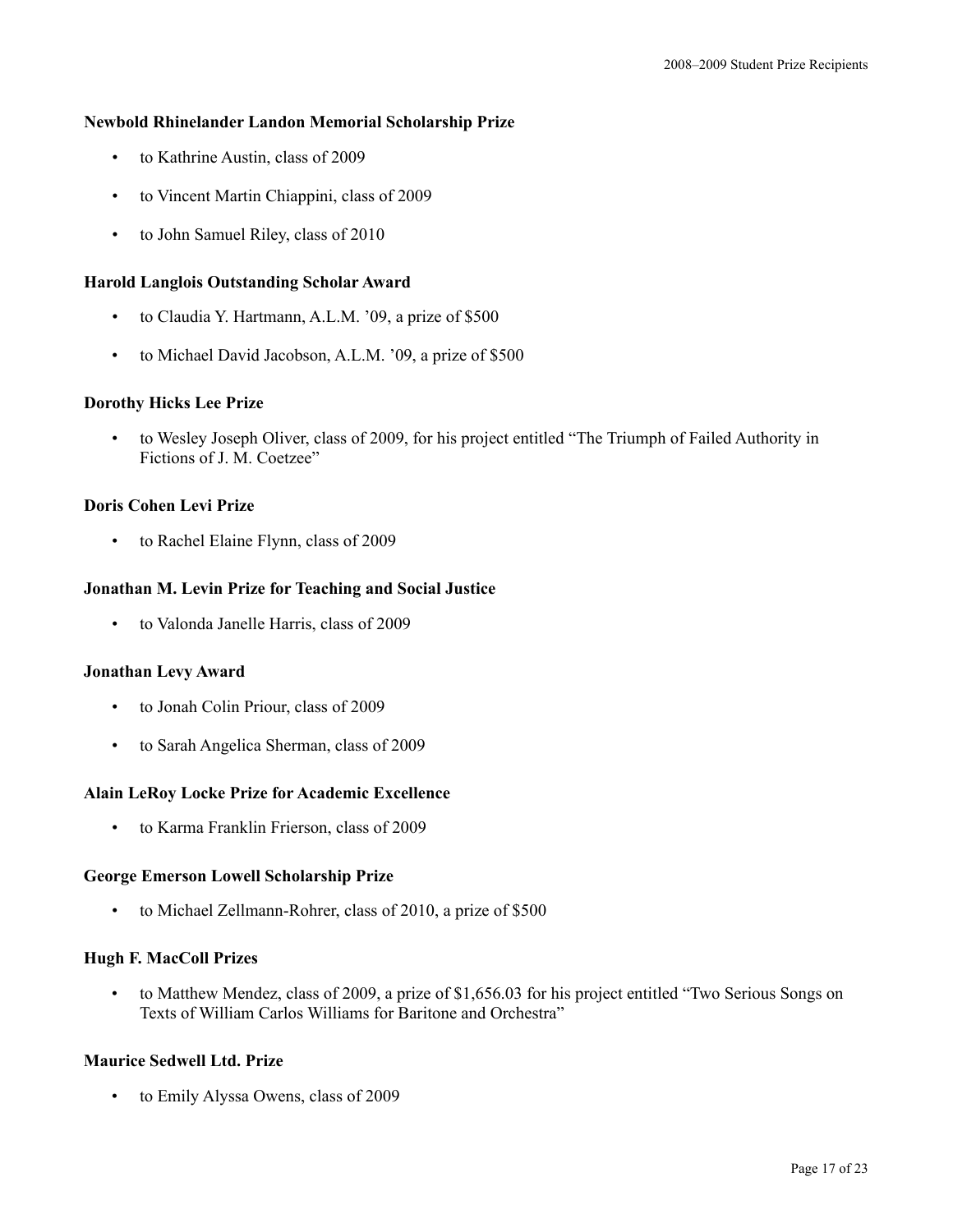## **Kenneth Maxwell Thesis Prize in Brazilian Studies**

• to Hannah Beth Catabia, class of 2009, for her project entitled "Brazilian Immigrant Participation in the Massachusetts Economy"

## **Perry Miller Prize**

• to Daniel Rapalye Rasmussen, class of 2009, a prize of \$200 for his project entitled "Violent Visions: Slaves, Sugar, and the 1811 German Coast Uprising"

## **Tazuko Ajiro Monane Prize**

• to Yifan Li, class of 2011, a prize of \$2,000

## **Sally and Cresap Moore Prize**

- to Evan Behar Kornbluh, class of 2009
- to Vivek Viswanathan, class of 2009

## **David B. Mumford Undergraduate Mathematics Prize**

- to John Daniel Lesieutre, class of 2009, a prize of \$400
- to Shrenik Nitin Shah, class of 2009, a prize of \$400

#### **Noma-Reischauer Prizes in Japanese Studies**

- to Kathryn Elizabeth Handlir, A.M. '09, for her project entitled "Fads, Brands, and Fashion Spreads: Print Culture and the Making of Kimono in Early Modern Japan"
- to Audrey Ji-Eun Kim, class of 2009, for her project entitled "Crediting Empire: Politics, Policies, and Perceptions of Japan in the London Bond Market, 1900–1914"

#### **Oliver-Dabney Junior Prize in History and Literature**

• to Amrapali Maitra, class of 2011, a prize of \$200 for her project entitled "Representing Ethnic Violence: The Aesthetic of the Indirect in Sri Lankan Literature"

#### **Oliver-Dabney Senior Prize in History and Literature**

• to Paul Katz, class of 2009, a prize of \$200 for his project entitled "The Politics of 'Percepticide': The Struggle for Institutional Accountability and Human Rights in the Argentine Jewish Community, 1976– 2009"

#### **Oliver-Dabney Sophomore Prize in History and Literature**

• to Catherine Chika Ntube, class of 2011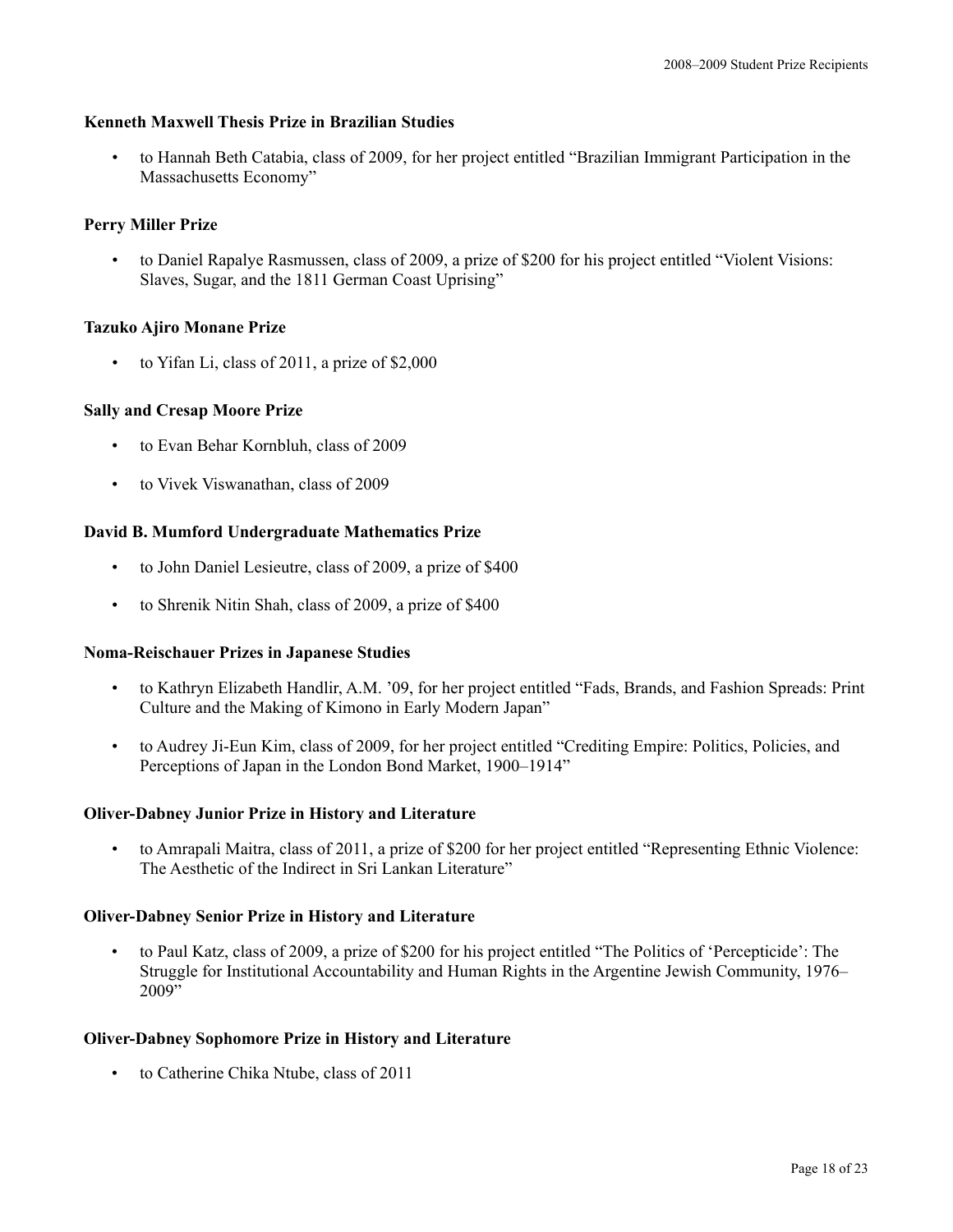## **Joseph Garrison Parker Prize**

- to Jean Amanda Junior, class of 2009
- to Zeba Syed, class of 2009

## **Lee Patrick Award in Drama**

• to Joseph Jack Cutmore-Scott, class of 2010

## **Reginald H. Phelps Prize**

- to Kristine Frances Isberg, A.L.B. '09, a first-place prize of \$2,500
- to Joshua DeMers, A.L.B. '09, a second-place prize of \$2,000
- to Itamar Shtull-Trauring, A.L.B. '09, a third-place prize of \$1,500

## **Wendell Phillips Memorial Scholarship Prize**

• to Eli Jonathan Jacobs, class of 2011

## **Norman Podhoretz Prize in Jewish Studies**

• to Jonathan Sidney Gould, class of 2010, for his project entitled "Pluralism, Education, and Acculturation: The Scopes Trial and American Jewish Life in the 1920s"

#### **Susan Anthony Potter Prize in Spanish Literature of the Golden Age**

• to Claudia Dubon, class of 2010, a prize of \$2,000

#### **Susan Anthony Potter Undergraduate Prize**

- to James Eric Goldschmidt, class of 2009, a prize of \$1,250 for his project entitled "Sozzini's Jerusalem: Civic Biography and 'City as She' in Alessandro di Girolamo Sozzini's *Diario delle Cose Avvenute in Siena* (1587)"
- to Kyle McAuley, class of 2009, a prize of \$1,250 for his project entitled "The Origins of Modernism: Nick Adams and the Invention of the Human"

#### **John P. Reardon, Jr., Award**

• to William Andrew Jones, class of 2009

#### **Robert Fletcher Rogers Prize**

- to Zachary Ryan Abel, class of 2010, a prize of \$400
- to Larua Paul Starkston, class of 2010, a prize of \$400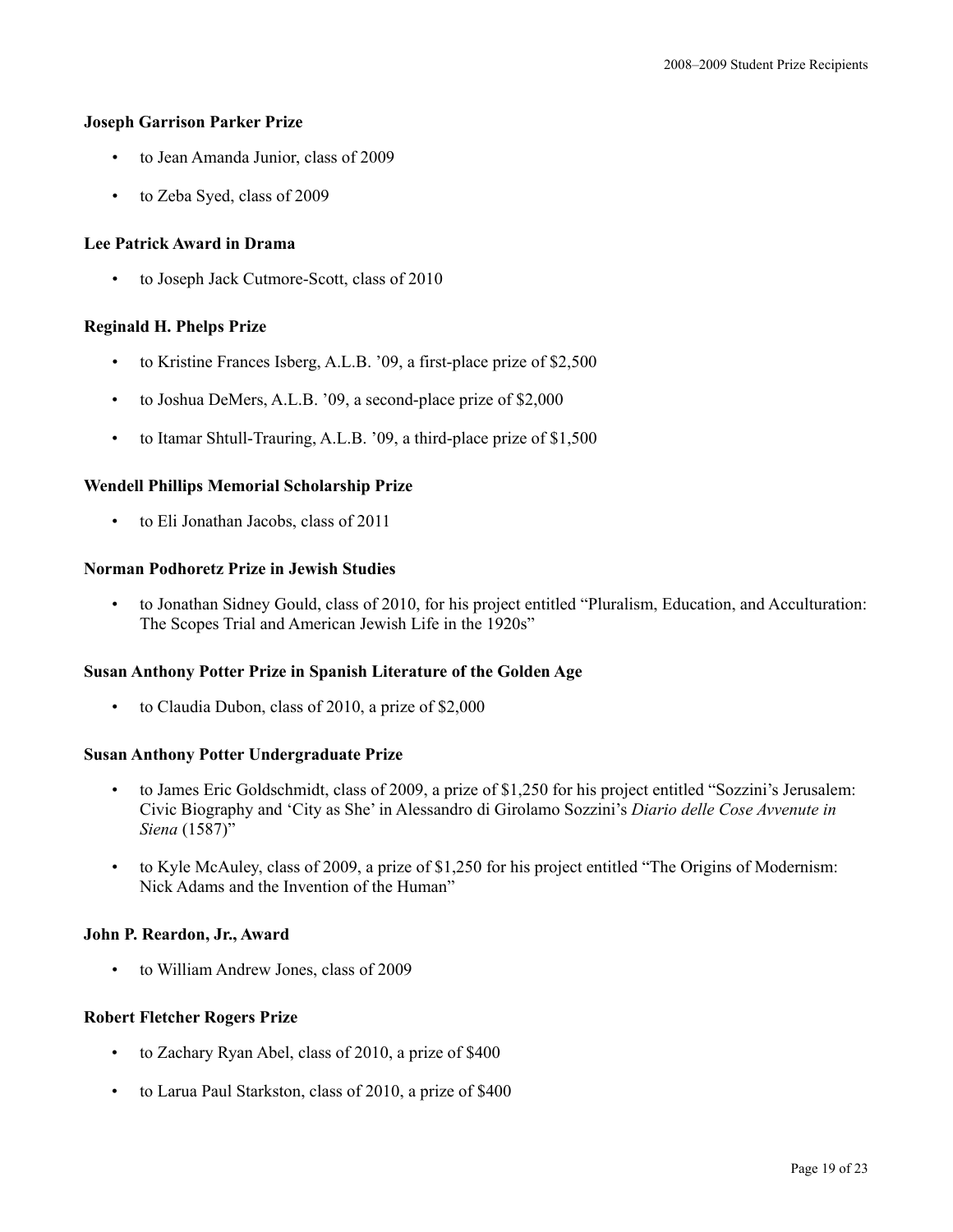## **Robert and Maurine Rothschild Prize**

- to Connemara Doran, class of 2009, for her project entitled "Hubbert's Peak and Its Critics: The Clash of Two Constructed Visions of Growth"
- to Jesse Meeker Kaplan, class of 2009, for his project entitled "Ministering to Dixie: Medicine and Distinctiveness in the American South, 1840–1870"

## **Endicott Peabody Saltonstall Prize**

• to Jeremy Nguyen-Khoa Tran, class of 2009

## **Jack T. Sanderson Memorial Prize in Physics**

• to Lin Cong, class of 2009

## **John Osbourne Sargent Prize for a Latin Translation**

• to Zachary Harry Taxin, class of 2009, a prize of \$500

## **Winthrop Sargent Prize**

• to Daniel Paul Wenger, class of 2009, for his project entitled "Distressing the 'Antic Disposition': Claudius the Critic, Hamlet the Subject"

#### **V. M. Setchkarev Memorial Prizes**

- to Liyun Jin, class of 2012, a prize of \$500 for her project entitled "The Unattainable Ideal of Motherhood in *War and Peace*"
- to Maria Yevgenievna Khotimsky, G4, a prize of \$500 for her project entitled "Internasional Dukha: World Literature in the Young Soviet State"

## **Thomas Small Prizes**

- to Richard Lawrence Kradin, A.L.M. '09, a first-place prize of \$2,000
- to William Merritt Clark, A.L.M. '09, a second-place prize of \$1,500

#### **George B. Sohier Prize**

• to Matthew Moscicki Spellberg, class of 2009, a prize of \$250 for his project entitled "Art and Dream of Marcel Proust"

### **Barbara Miller Solomon Prize**

• to Timothy Reckart, class of 2009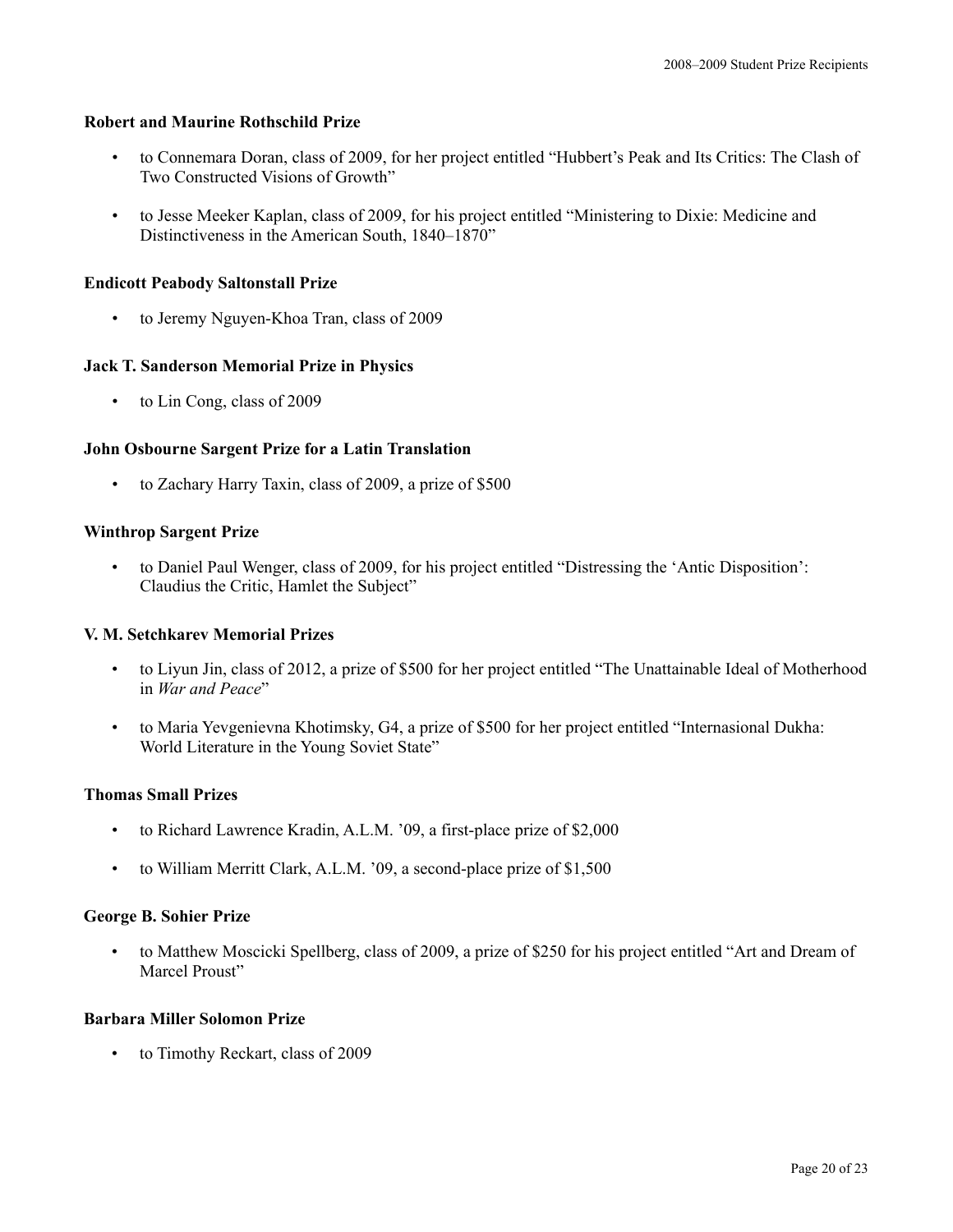## **Adelbert W. Sprague Prize**

• to Sasha Katherine Siem, G3, a prize of \$2,019.17 for her project entitled "*Ojos del cielo* for Large Orchestra"

## **Charles Sumner Prize**

- to Jens Hainmueller, Ph.D. '09, a prize of \$5,000 for his project entitled "Contributions to Casual Inference for Political Science"
- to Odette Sri Wardhani Lienau, Ph.D. '09, a prize of \$5,000 for her project entitled "Who Is the 'Sovereign' in Sovereign Debt? Rethinking Debt and Reputation in the Twentieth Century"

## **Alan Symonds Award**

• to Grace Crosby Laubacher, class of 2009

## **Tau Beta Pi Prize**

to Katherine Emily Grosteffon, class of 2009, a prize of \$100

## **Alexis de Tocqueville Prizes in Social Studies**

• to Lev Menand, class of 2009, a prize of \$500 for his project entitled "Moving the World from a Point within It: Reinterpreting the Origins of Rational Choice Theory in Nineteenth-Century Economic Thought"

#### **Robert N. Toppan Prize**

• to Colin Destin Moore, Ph.D. '09, a prize of \$5,000 for his project entitled "Institutions of Empire: Information, Delegation, and the Political Control of American Imperialism, 1890–1913"

#### **Joan Gray Untermyer Poetry Prize**

- to Liza Danielle Cork Flum, class of 2010
- to Sharon Ran Wang, class of 2010

## **Visiting Committee Prize for Undergraduate Book Collecting**

- to John Moore Sheffield, class of 2009, a first-place prize of \$1,500 for his project entitled "¿Nunca Más? The Ideology of State Terrorism in Argentina"
- to Adam Roth Singerman, class of 2009, a second-place prize of \$1,000 for his project entitled "The Modern Mayan Languages of Guatamala"
- to Marykate Jasper, class of 2011, a third-place prize of \$750 for her project entitled "Robin Hood Revived: A Collection of New Takes on an Old Outlaw"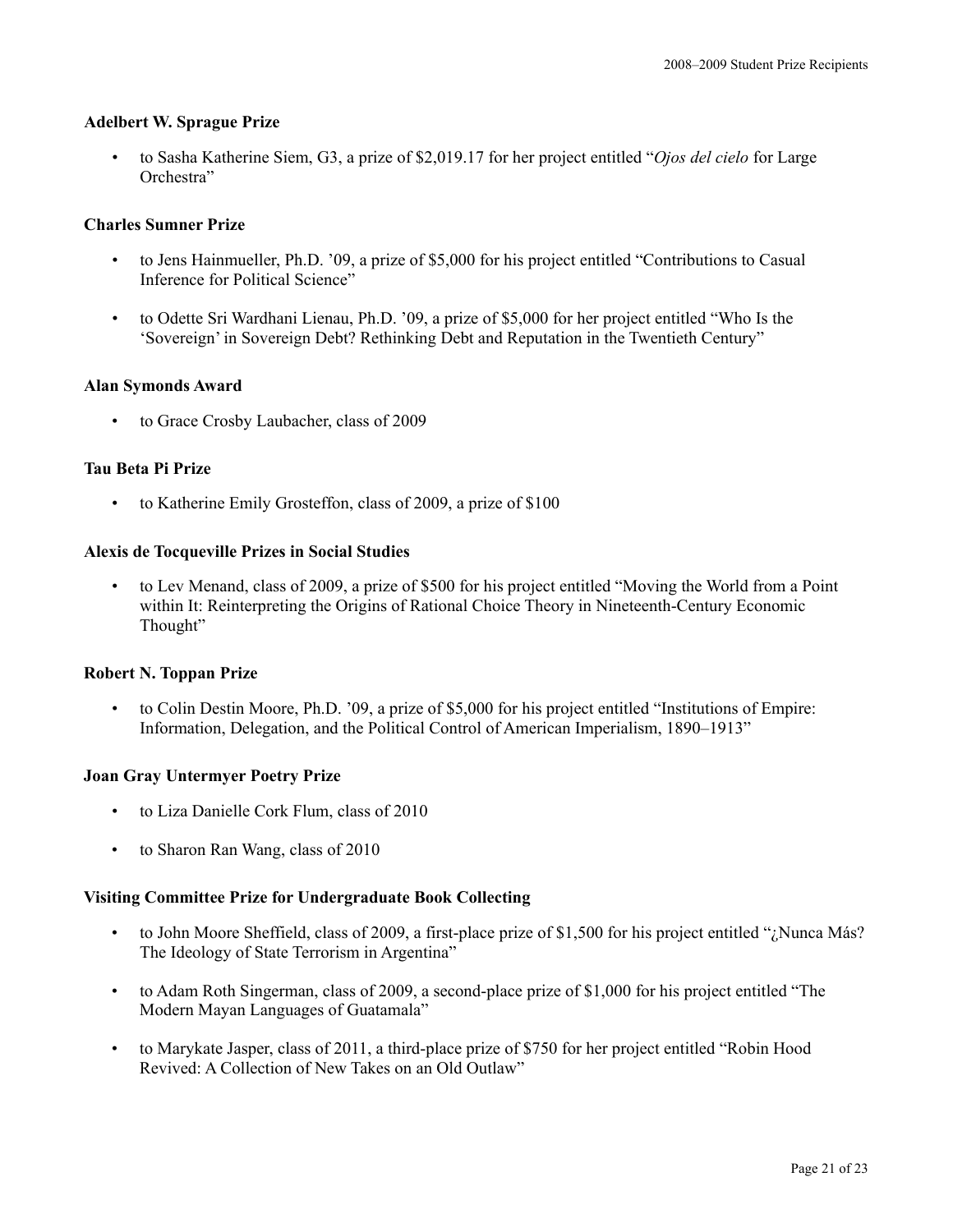## **Philippe Wamba Prize**

• to Lauren Yapp, class of 2009, for her project entitled "Reconstructing Sophiatown: Personal Memory, Public Narrative, and the Production of History in South Africa, 1940–2009"

## **Philip Washburn Prize**

• to Ana Ines Mendy, class of 2009, a prize of \$350 for her project entitled "The Origins of Dominican *Anti-Haitianismo*: The Effects of the Haitian Revolution on Dominican National Identity, 1791–1801"

#### **Selma and Lewis H. Weinstein Prize in Jewish Studies**

- to Samuel David Glauberman Jacoby, class of 2008, for his project entitled "Rabbi Abendana's *Kuzari*: The Story of a Book in Seventeenth-Century Amsterdam"
- to Jacob Moshe Victor, class of 2009, for his project entitled "A Sort of Columbus to Those Near-at-Hand: The Cultural Vision of Saul Bellow"

## **Barrett Wendell Sophomore Essay Prize**

• to Emily Suzanne Shire, class of 2011, a prize of \$200 for her project entitled "Postwar America's Whipping Boy: Debunking the Myth of Suburban Entrapment in Richard Yates' *Revolutionary Road*"

#### **Jacob Wendell Scholarship Prize**

• to Elise Liu, class of 2011, a prize of \$17,000

#### **Cornel West Prize**

• to Ariel McCall Sloan, class of 2009

## **John H. Williams Prize**

• to Charles Jonathan Redlick, class of 2009

## **Sydney M. Williams, Jr. Traveling Fellowship for the Visual Arts**

• to Jason Richard Vartikar-Mccullough, class of 2011

#### **Lenore Wilson Prize**

to Xinran Yuan, class of 2010

## **Wister Prize in Mathematics or Music**

• to Samuel Lichtenstein, class of 2009, a prize of \$1,300